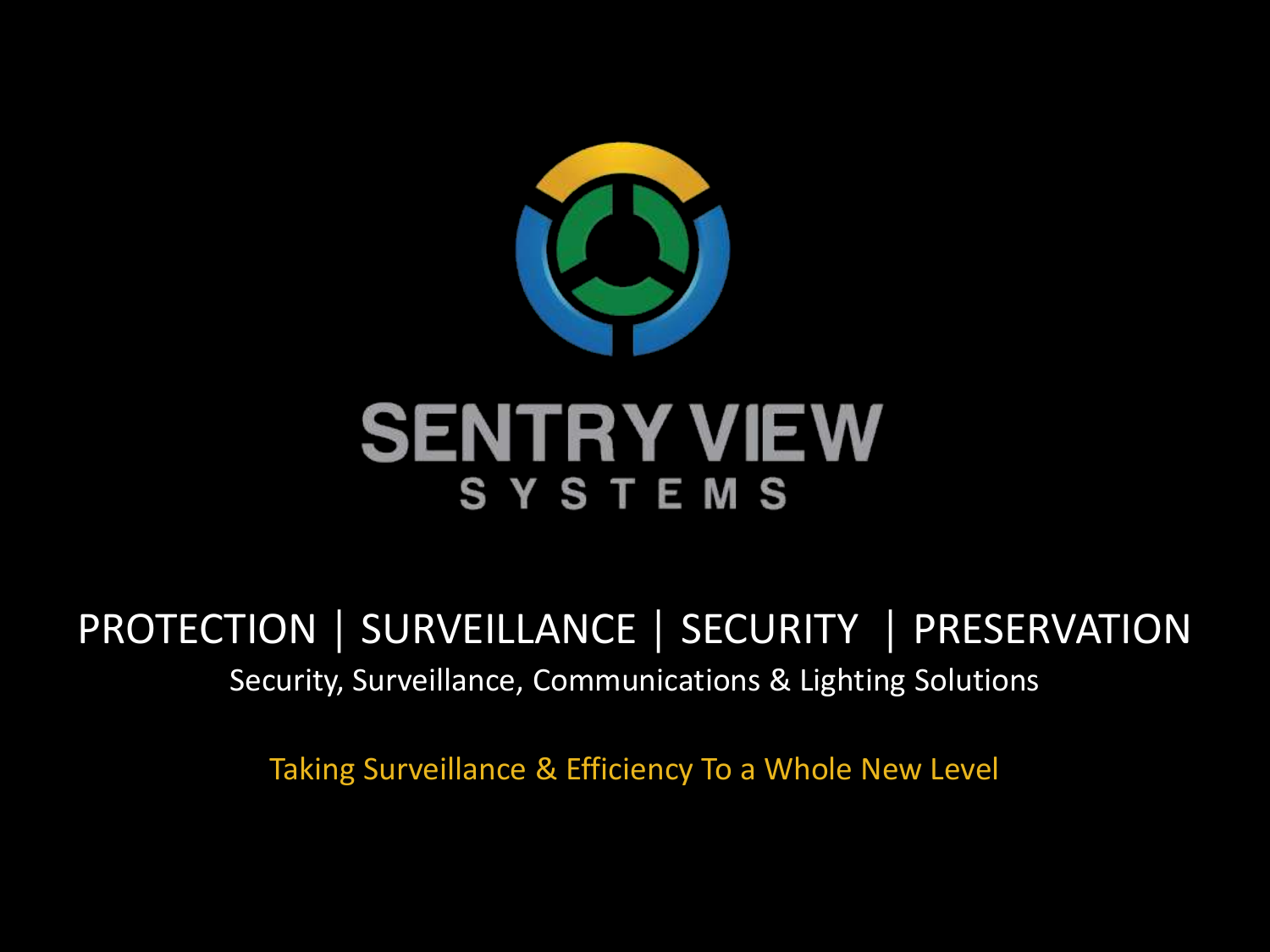

# Presentation Agenda

- Remote Surveillance & The SentryPOST™ Solution
- About Us Sentry View Systems
- Q&A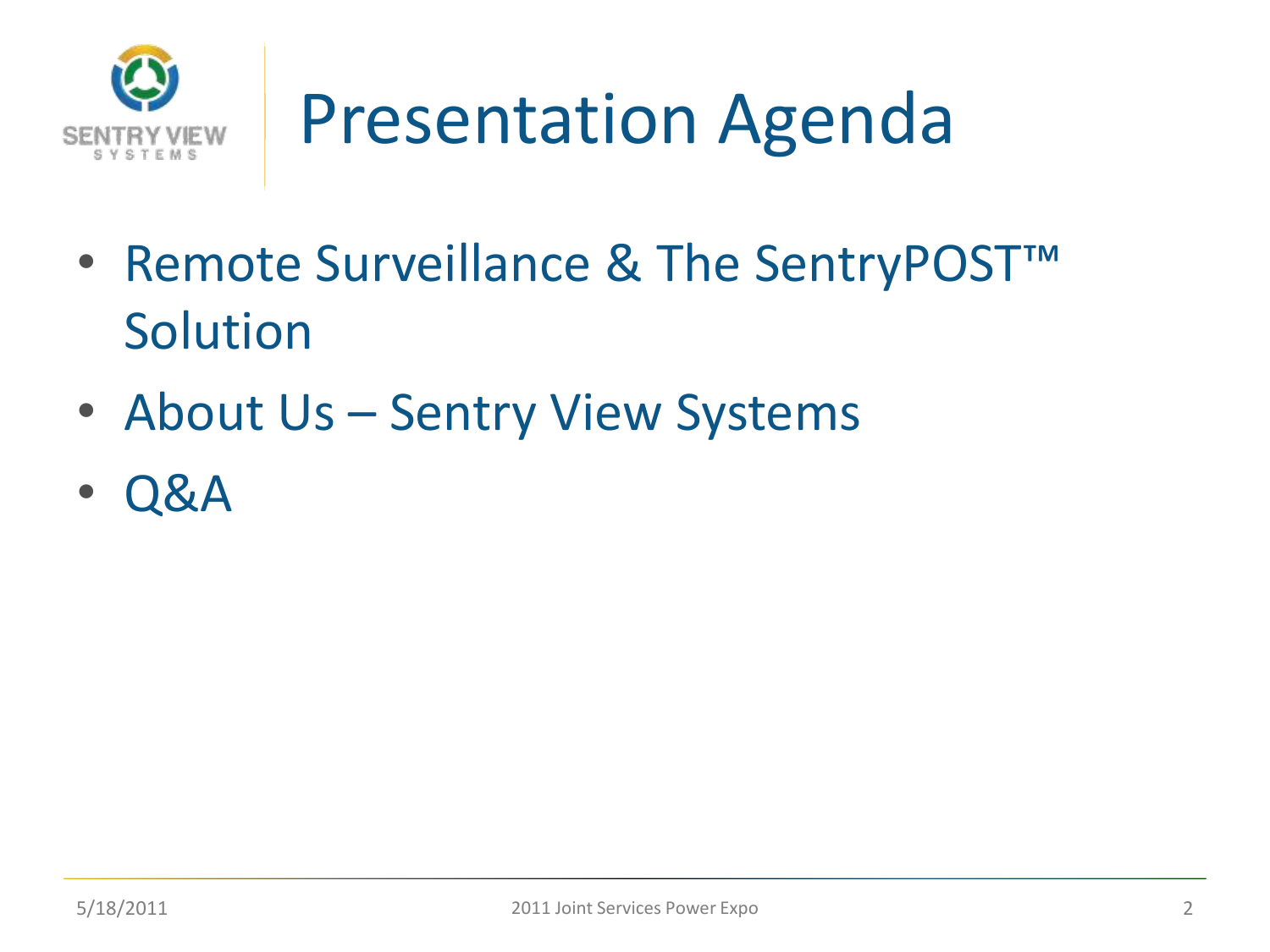

# Remote Surveillance

- Challenges
	- Power
		- **EXECOSTLY infrastructure installation**
		- **High generator fuel cost approaching \$100/gal** for the remotest of locations
	- Communications
		- **E** Long distances
		- **Difficult & expensive cable installation costs**
	- Environmental permitting
- The Solution…SentryPOST™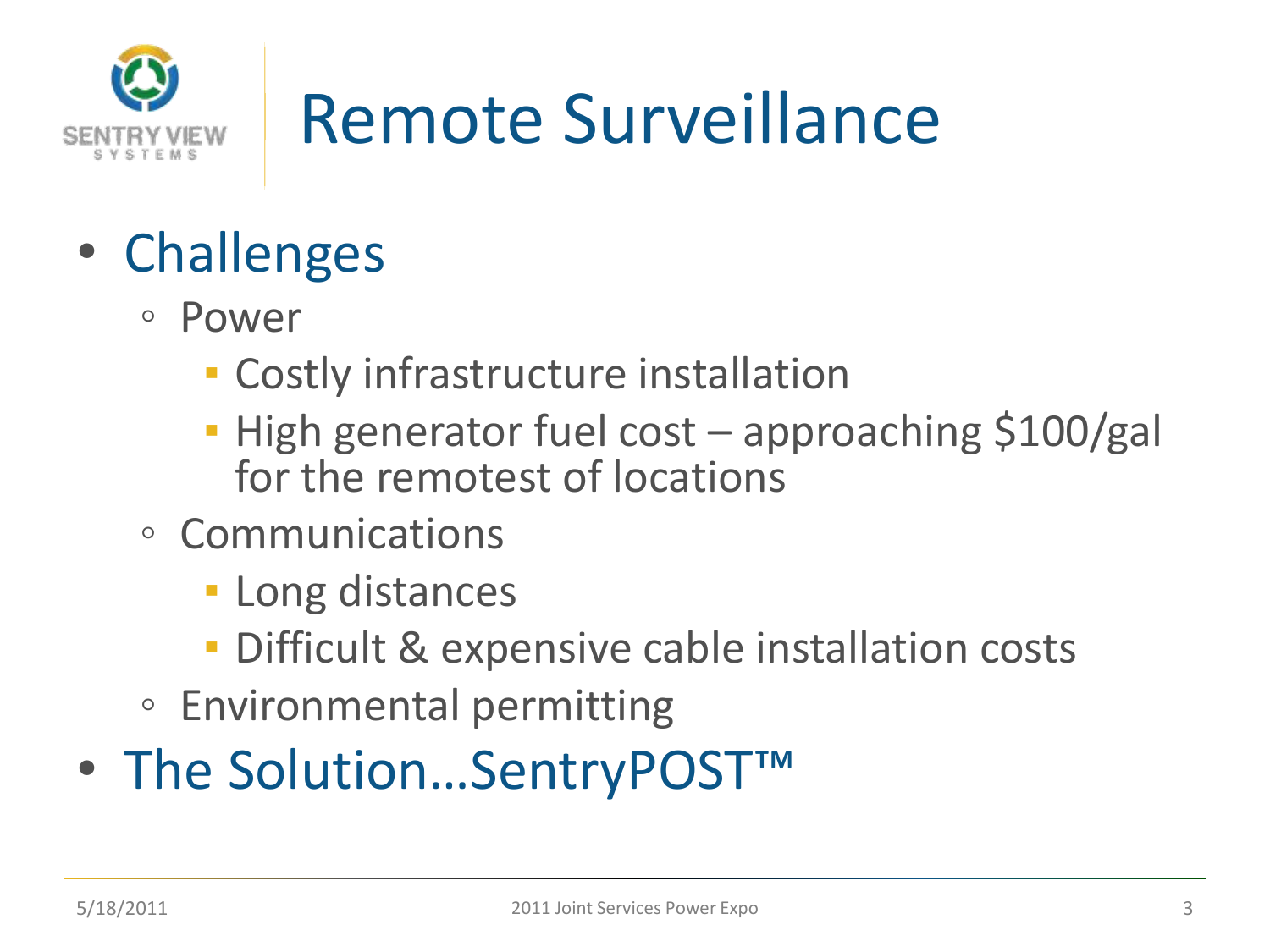

### SentryPOST™ Solution

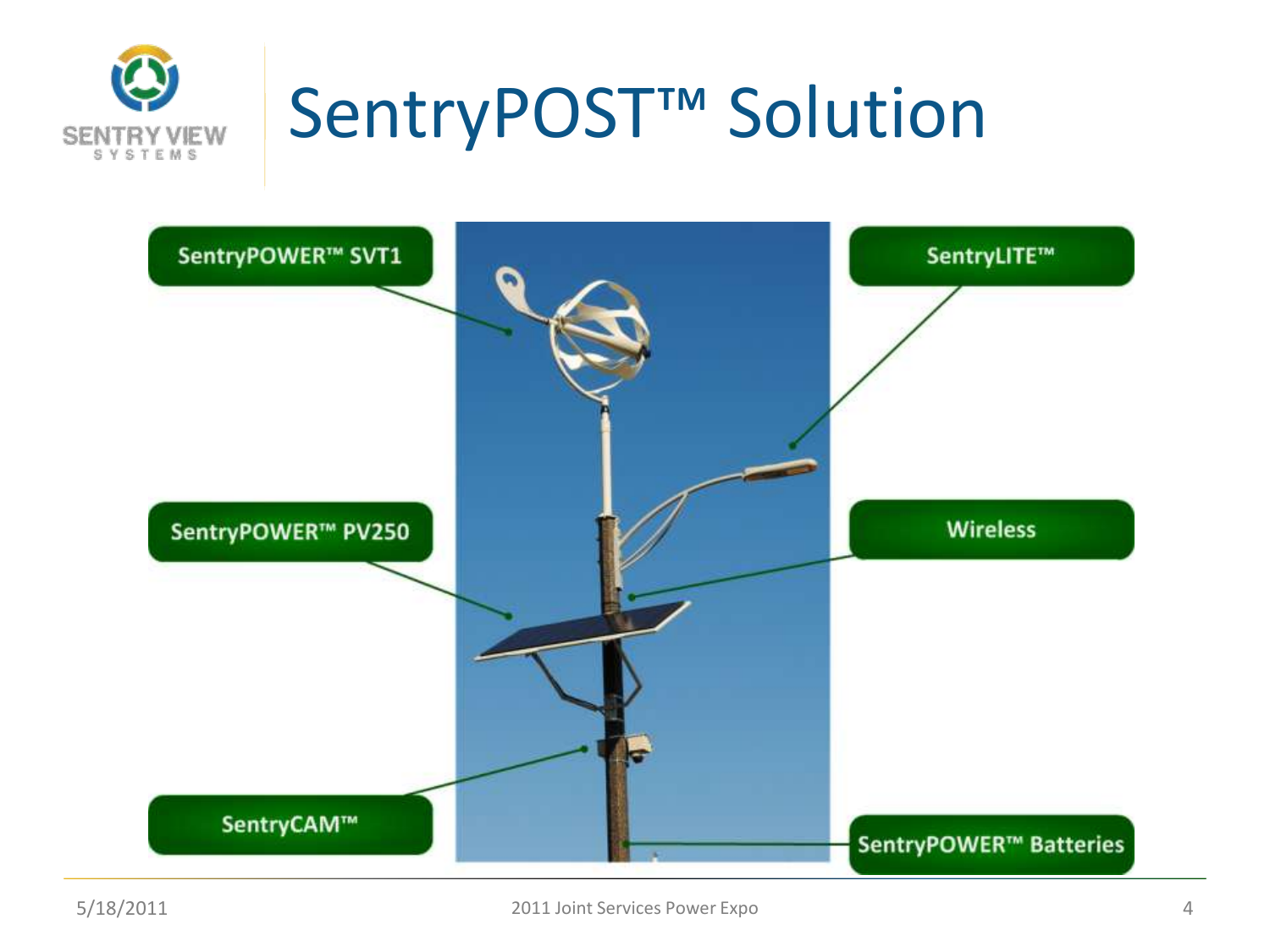

- Municipal, Decorative Pole
	- Variety of style options possible
	- Partnered with multiple pole manufacturers to provide the right pole for your need
	- Aluminum, Steel, Composite

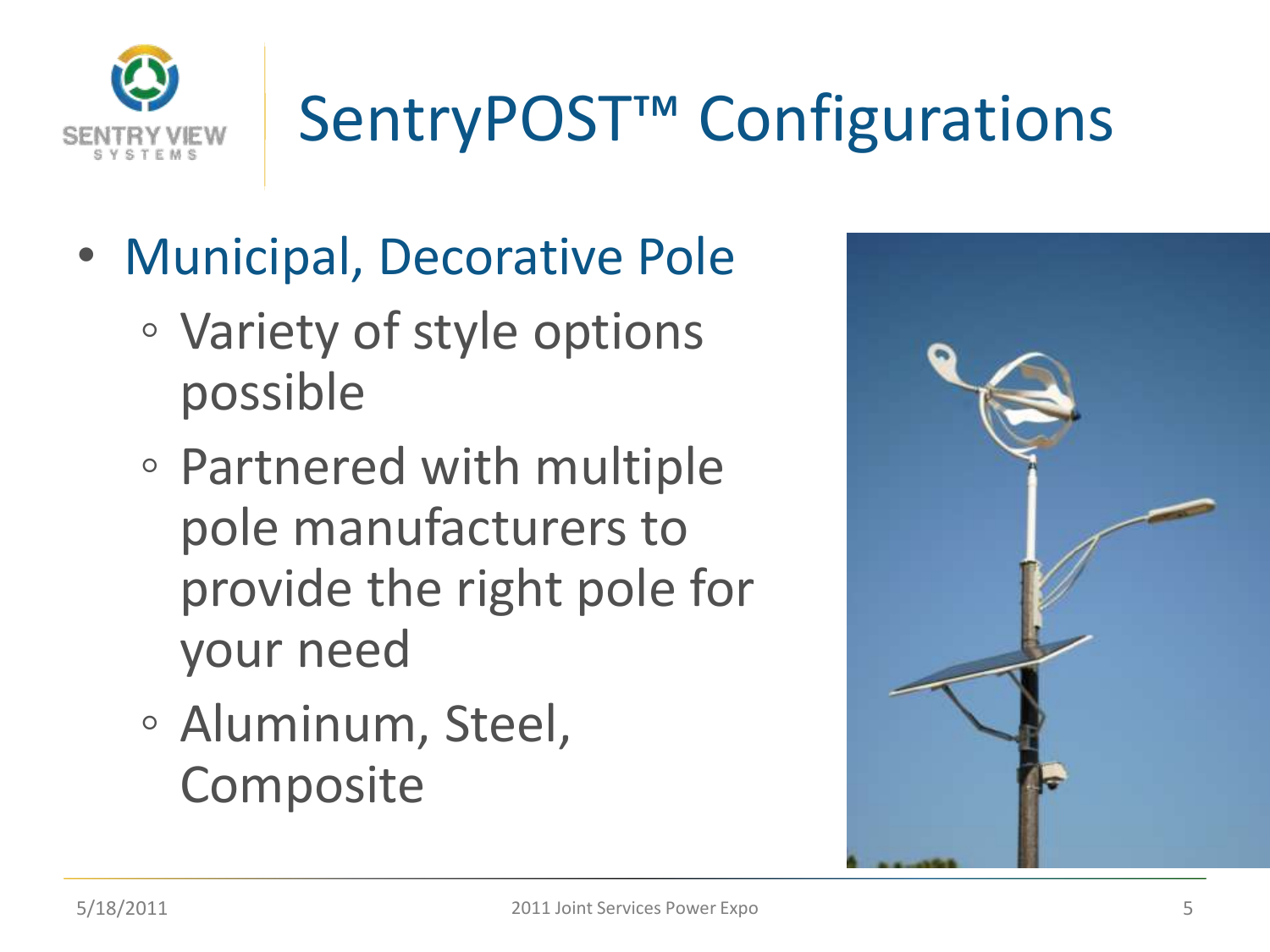

- Industrial Applications
	- Rugged and durable poles & hardware
	- High mast pre-stressed concrete options
	- Thick wall steel, tilt-down pole options
- Mobile Applications
	- Light duty trailer / truck bed module
	- Heavy duty trailer module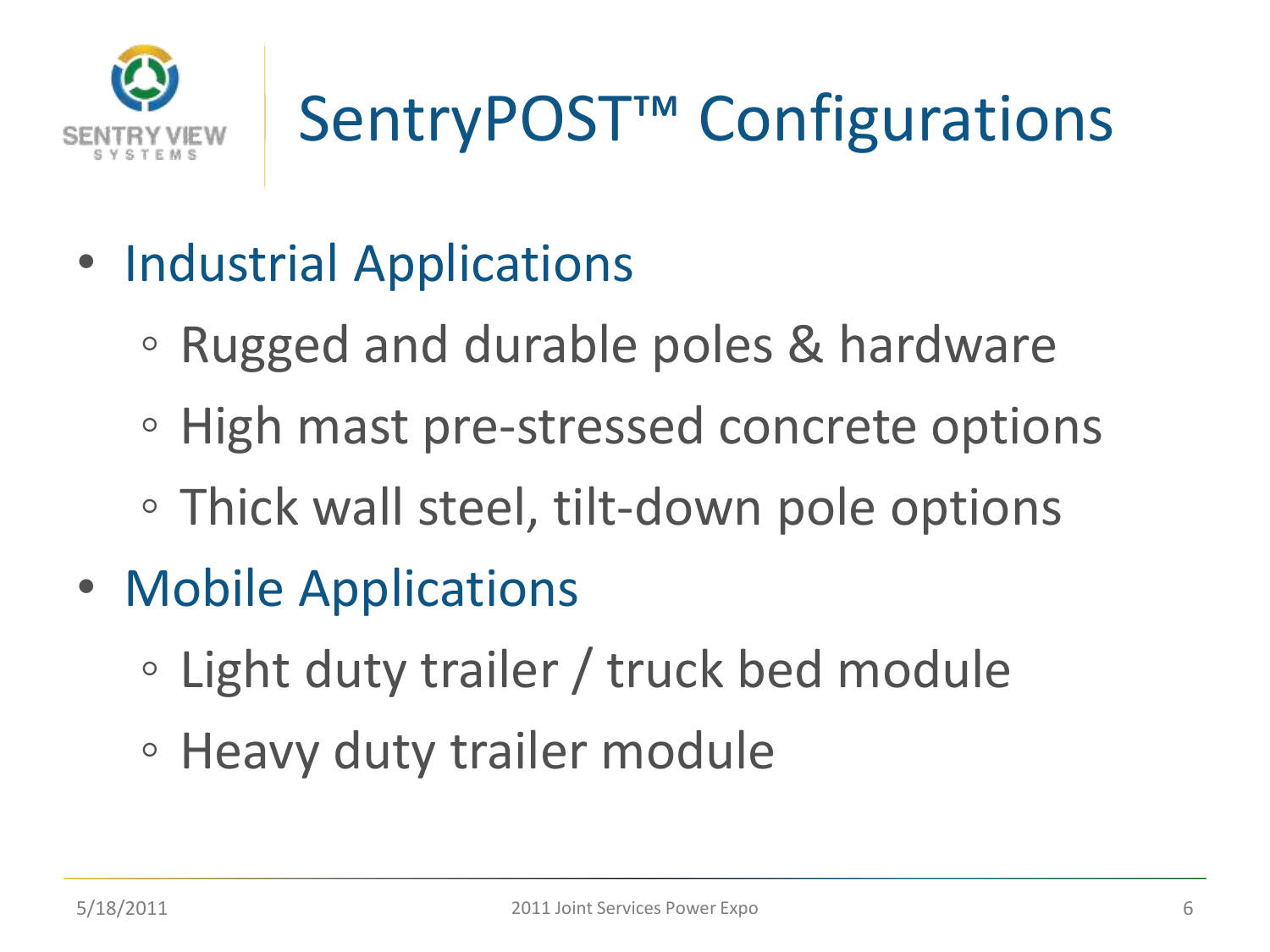



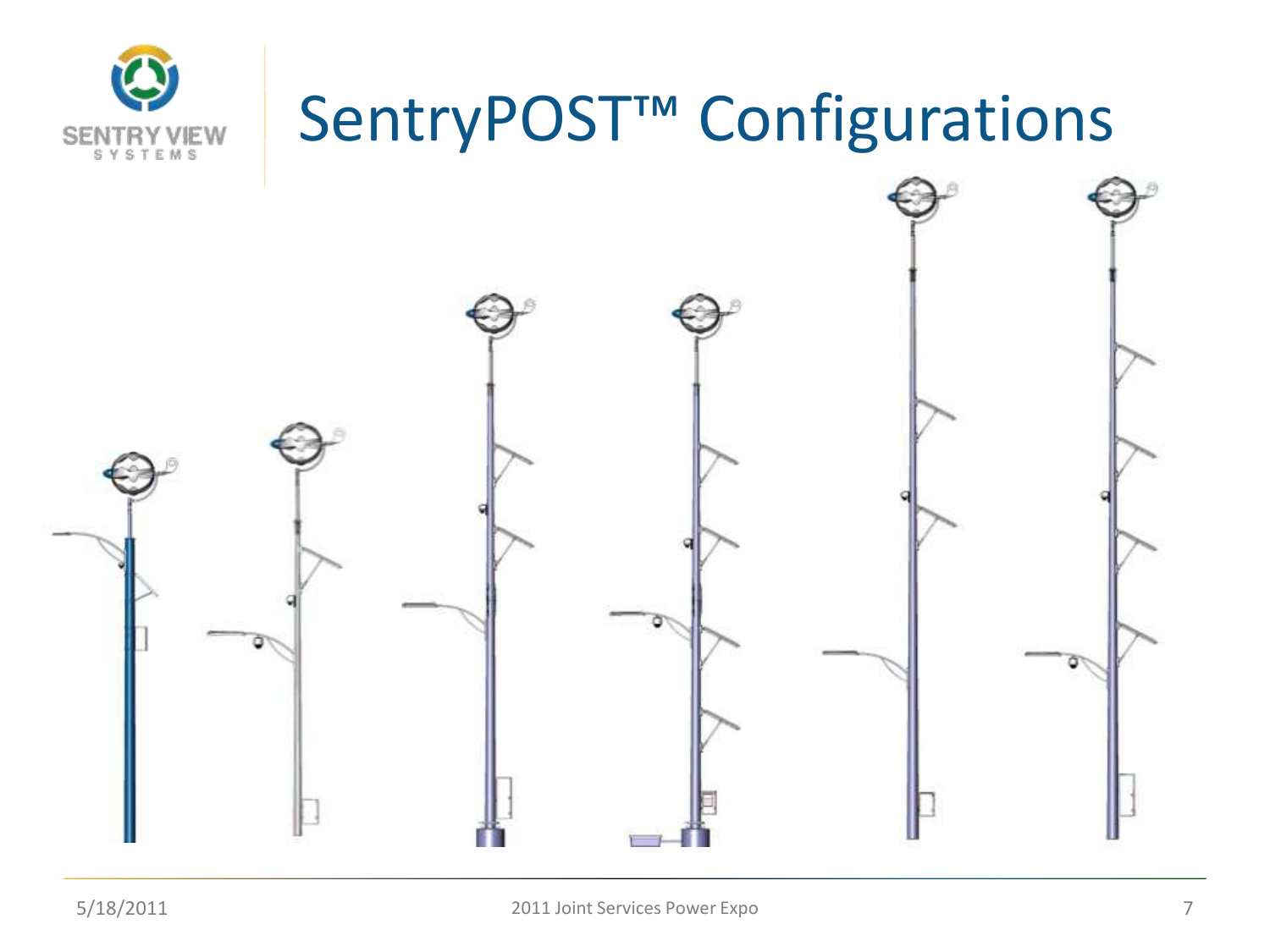



#### Standard Pole Offering

- 30ft height (excluding SVT1)
- Thick wall steel construction
- Tilt-down design for easy access to elevated appliances with no man-lift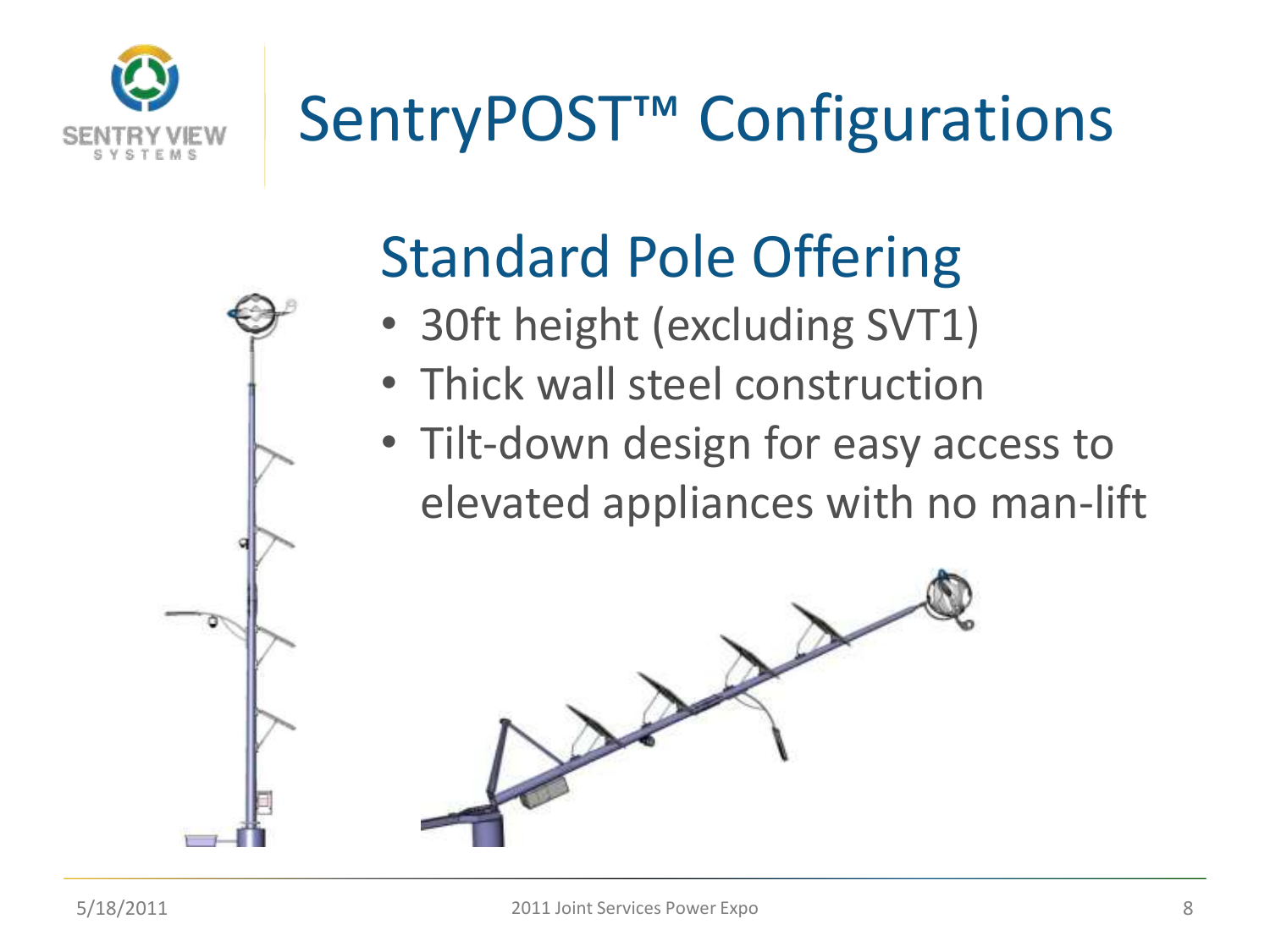

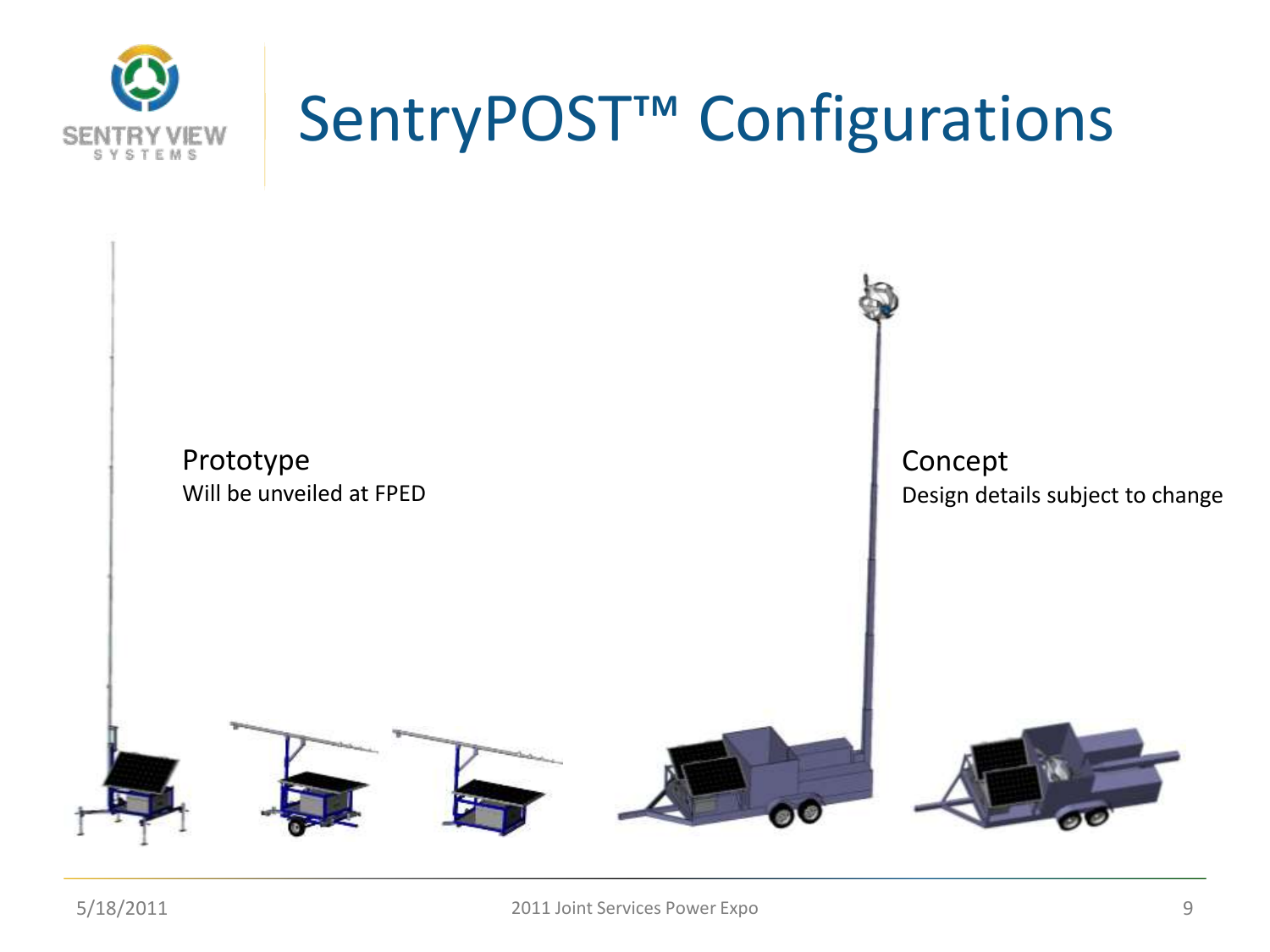

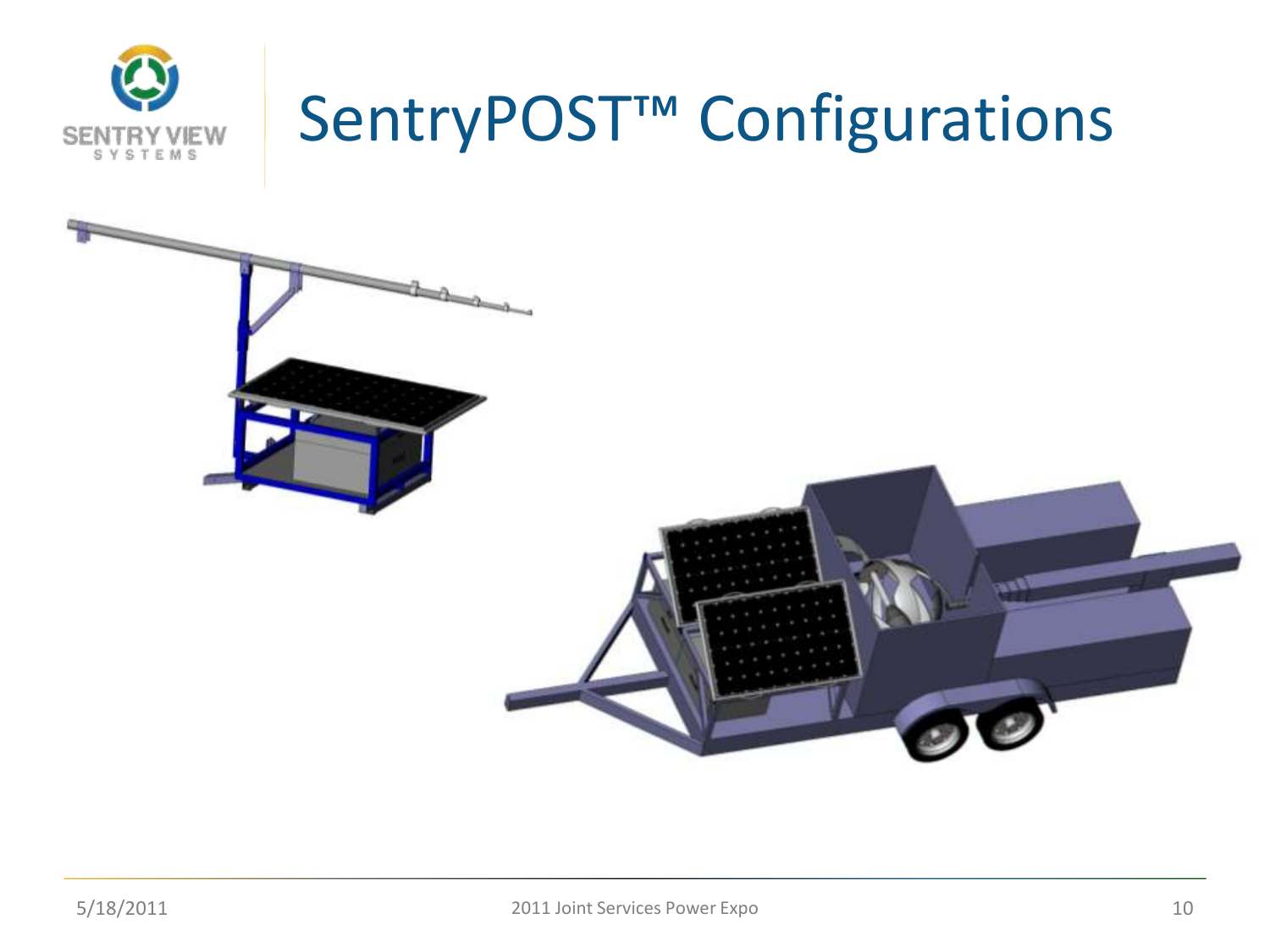

- SentryPOWER PV250
	- 250 Watt PV panel (other sizes available)
	- Nearly 18% cell efficiency
	- 5 year product warranty
	- 25 year product life expectancy
	- 90% output after 10 years
	- 80% output after 25 years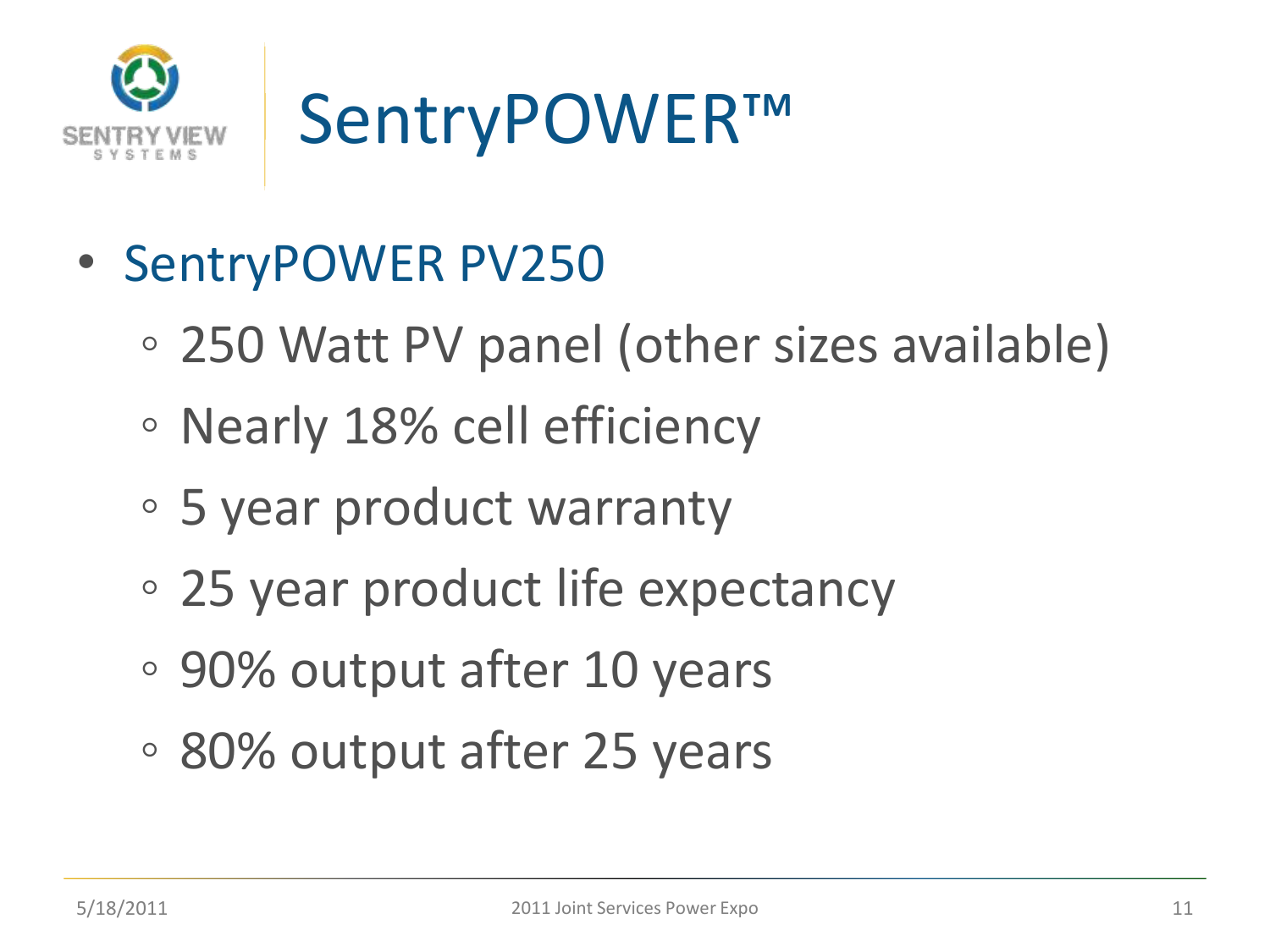

- SentryPOWER PV250
- SentryPOWER SVT1
	- Spherical Venturi Turbine
	- 1.1 meter diameter turbine
	- 6 blade turbine maximizes gain
	- 500 Watt unique, high efficiency design
	- 4.5 mph cut-in wind speed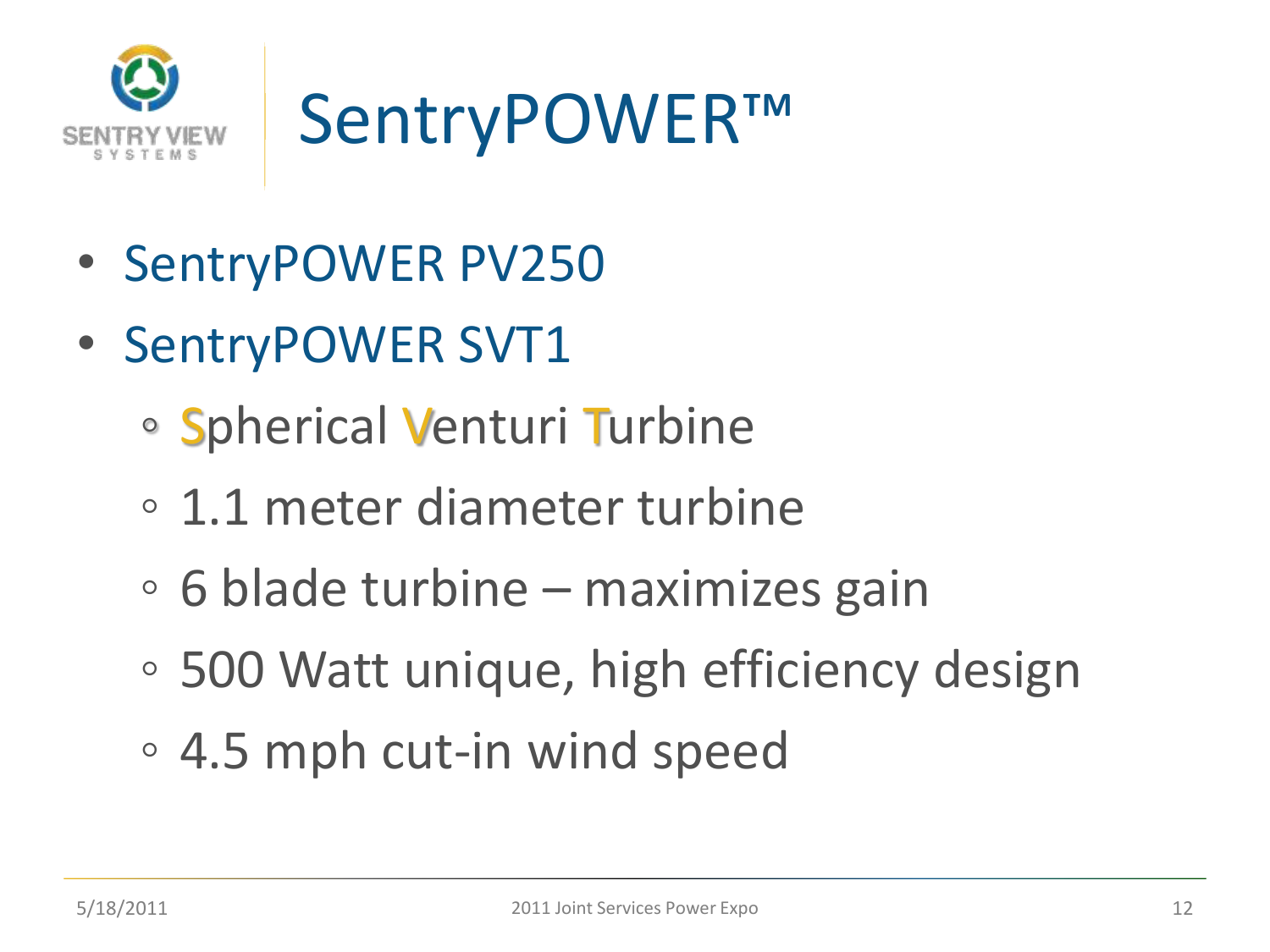

- SentryPOWER PV250
- SentryPOWER SVT1
- SentryPOWER SVT2
	- 2.2 meter diameter turbine
	- 7 mph cut-in wind speed
	- 2.2 kW generator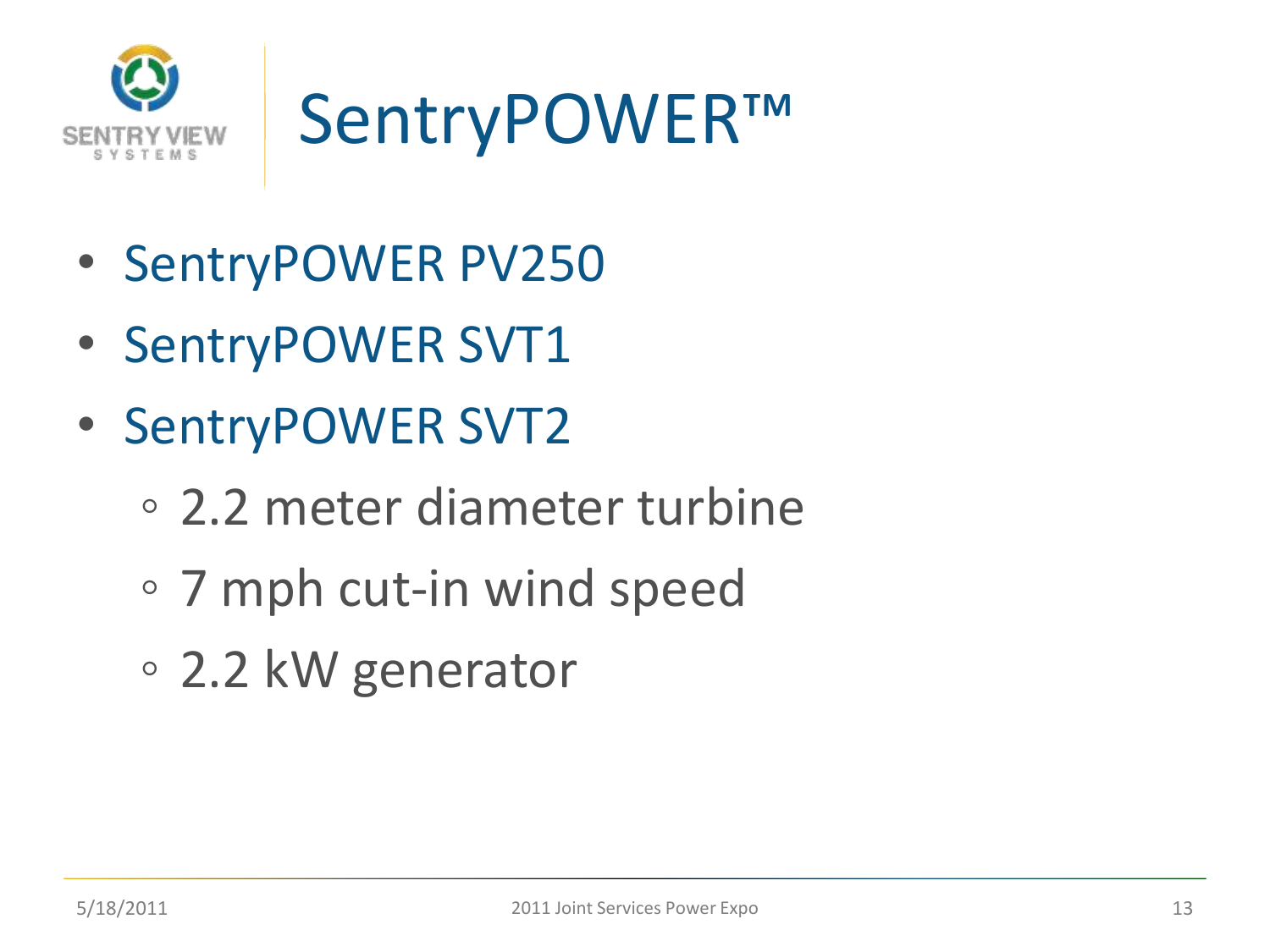

- SentryPOWER PV250
- SentryPOWER SVT1
- SentryPOWER SVT2
- SentryPOWER MTU (Mobile Tactical Unit)
	- Tripod mounted SentryPOWER SVT1
	- Photovoltaic tent
	- 400 Amp·Hr battery & charge controllers
	- Rugged transport cases for mobility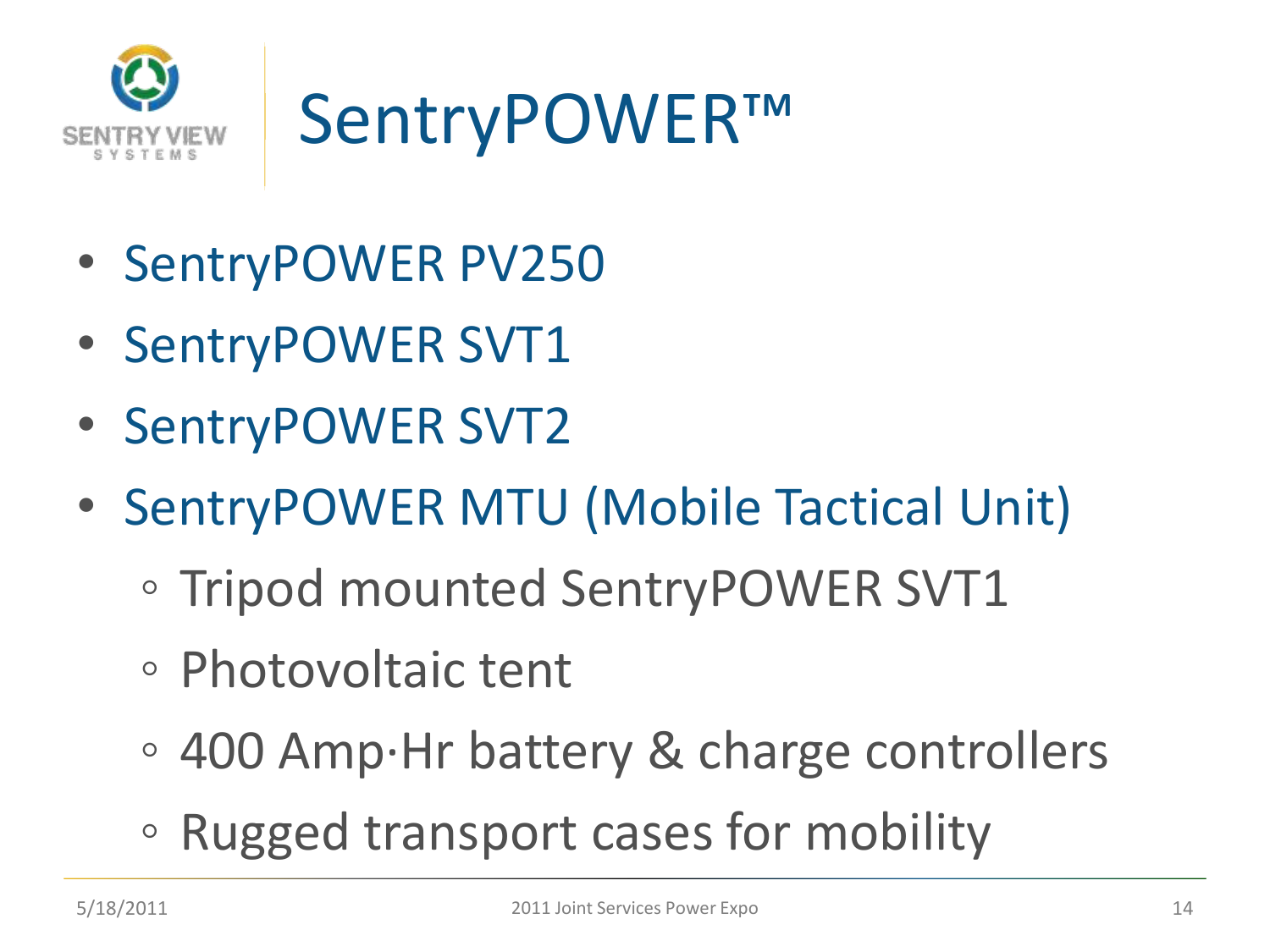

# Spherical Venturi Turbine

- Wing Tip Turbulence
	- Vortices generated by blade wingtips create drag
	- Decreases turbine efficiency



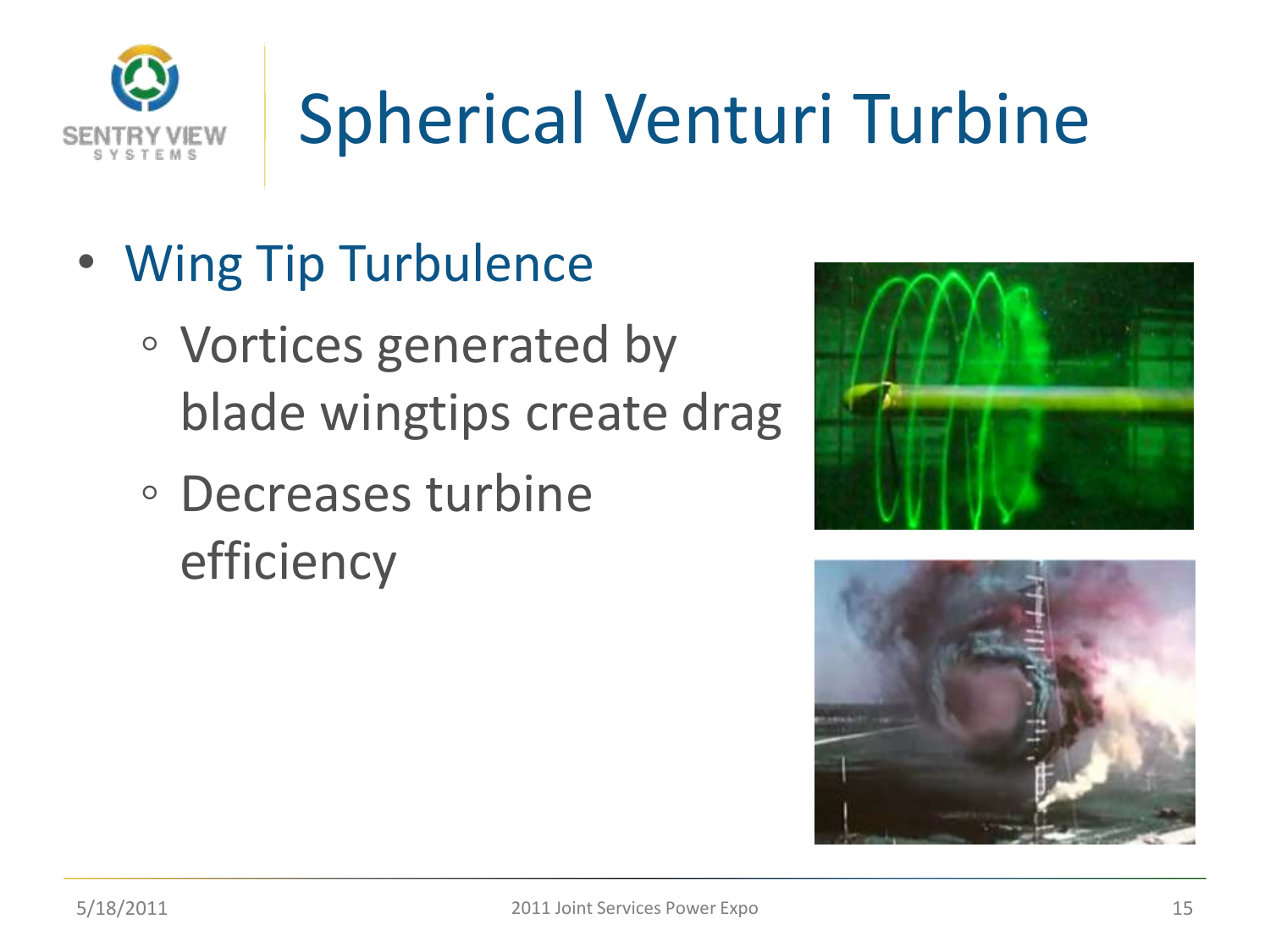# Spherical Venturi Turbine



Traditional Prop Virtual / Effective diameter is **smaller** than physical diameter



Spherical Venturi Turbine Virtual / Effective diameter is **larger** than physical diameter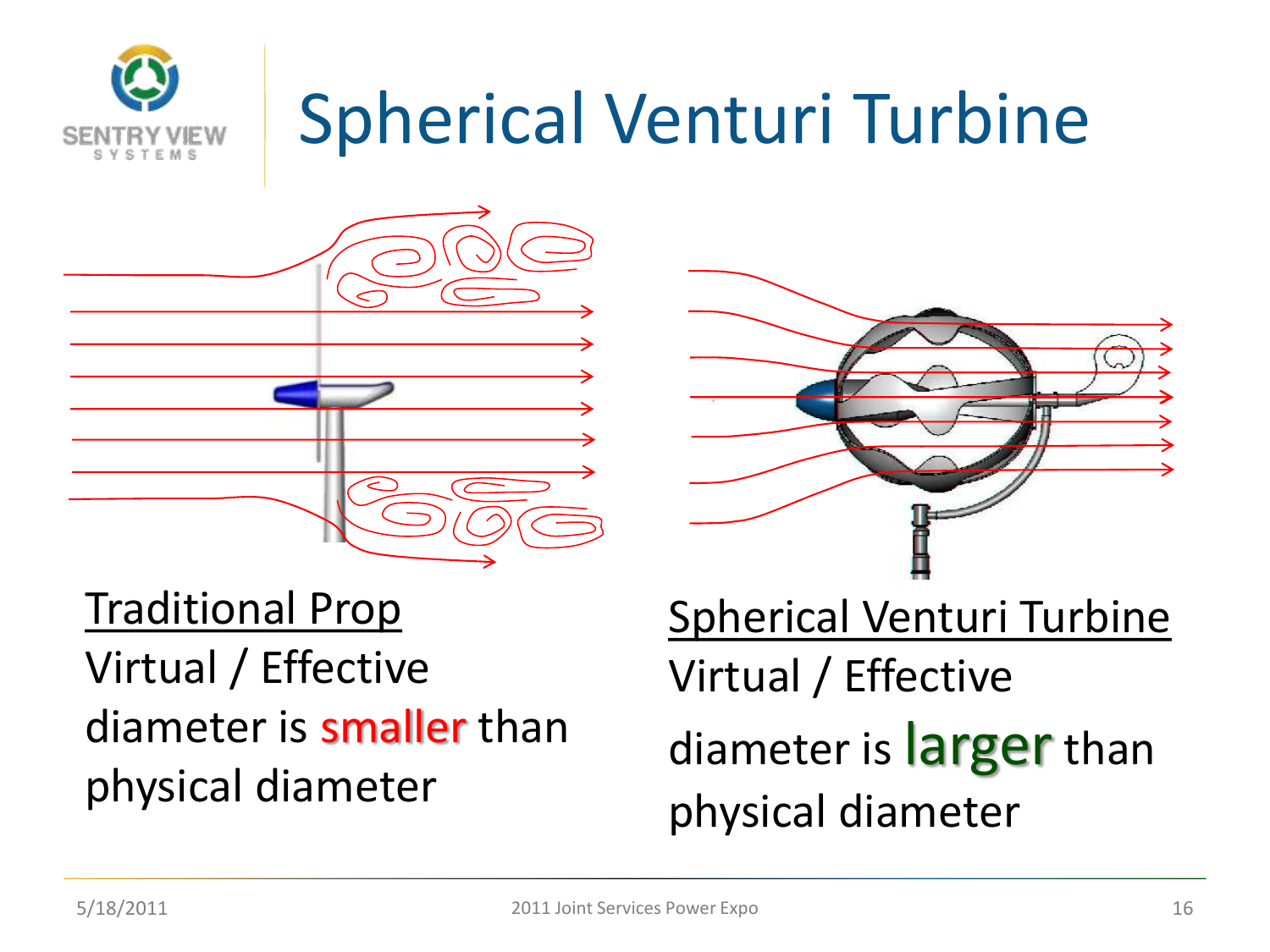

### SentryPOWER SVT Output

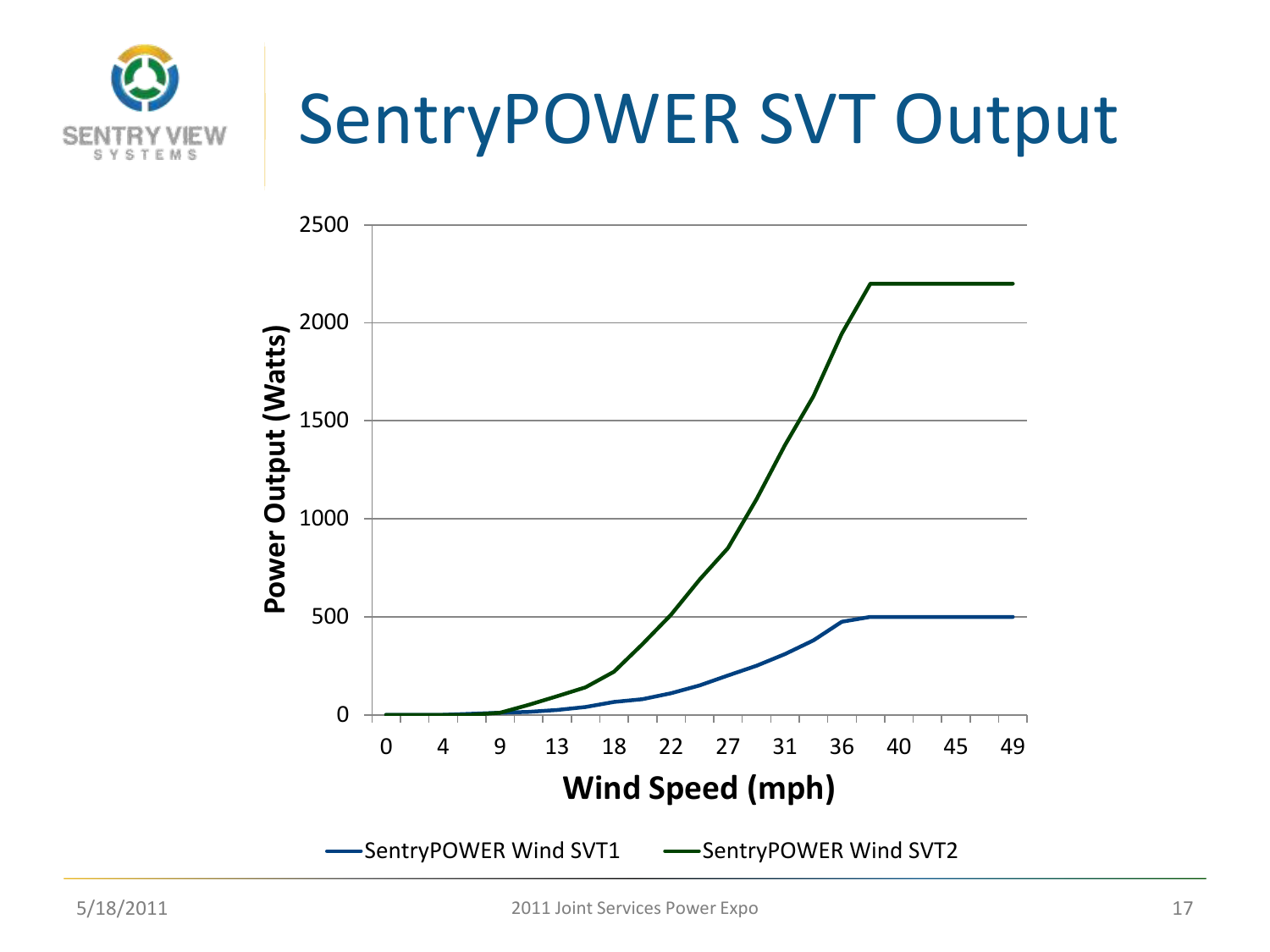

# SentryPOWER SVT Output

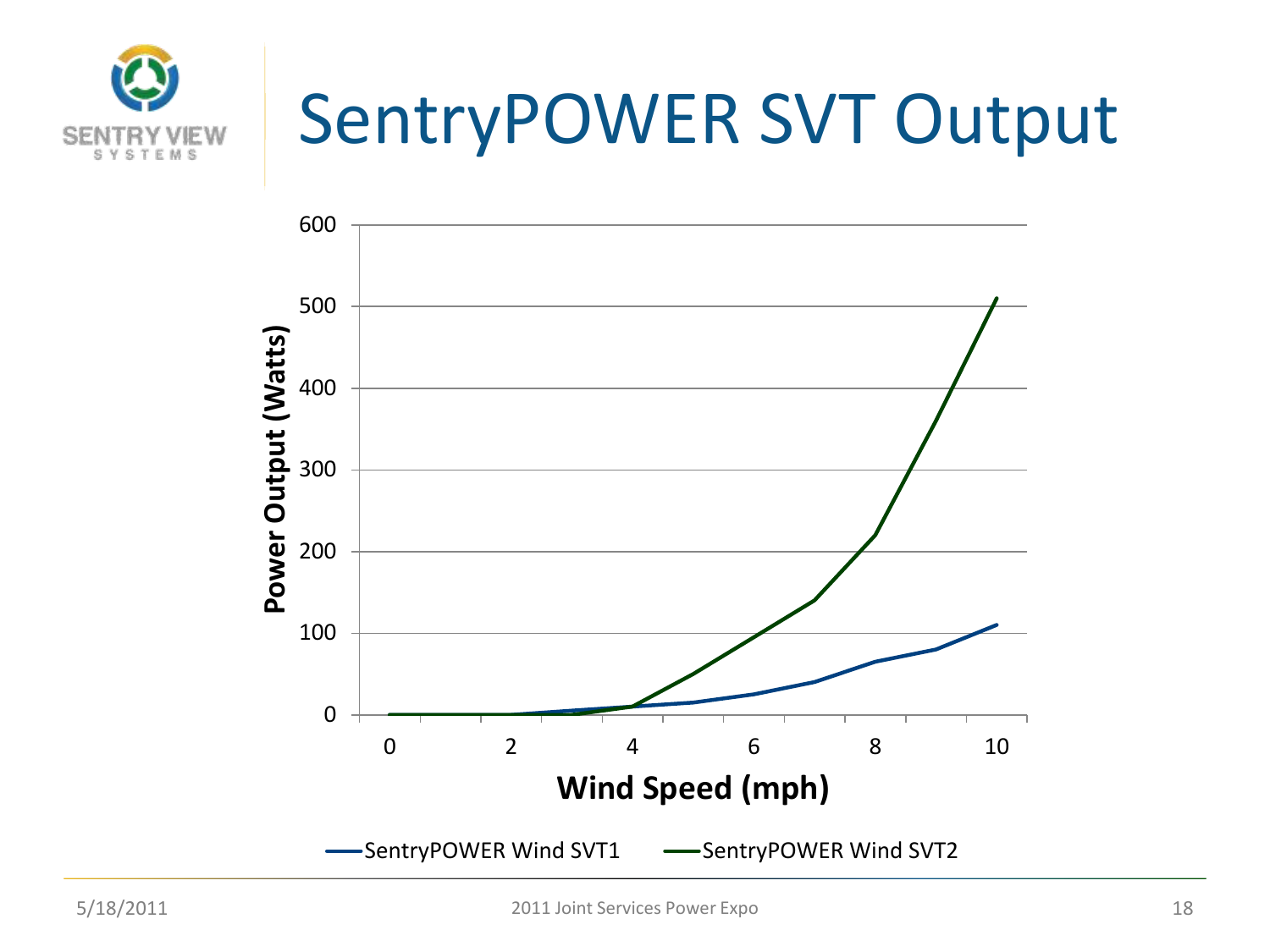

# SentryNET Commander™

- Supervisory Control And Data Acquisition (SCADA)
- Intelligent edge device monitoring & control
- Programmable power relays
- Contact closure inputs
- Temperature & humidity monitoring
- Latching alarms with programmable states
- Less then 1 Watt power consumption
- Configuration Software for Windows or Linux included on USB drive or CD
- Operating temperature -40° to +60°C

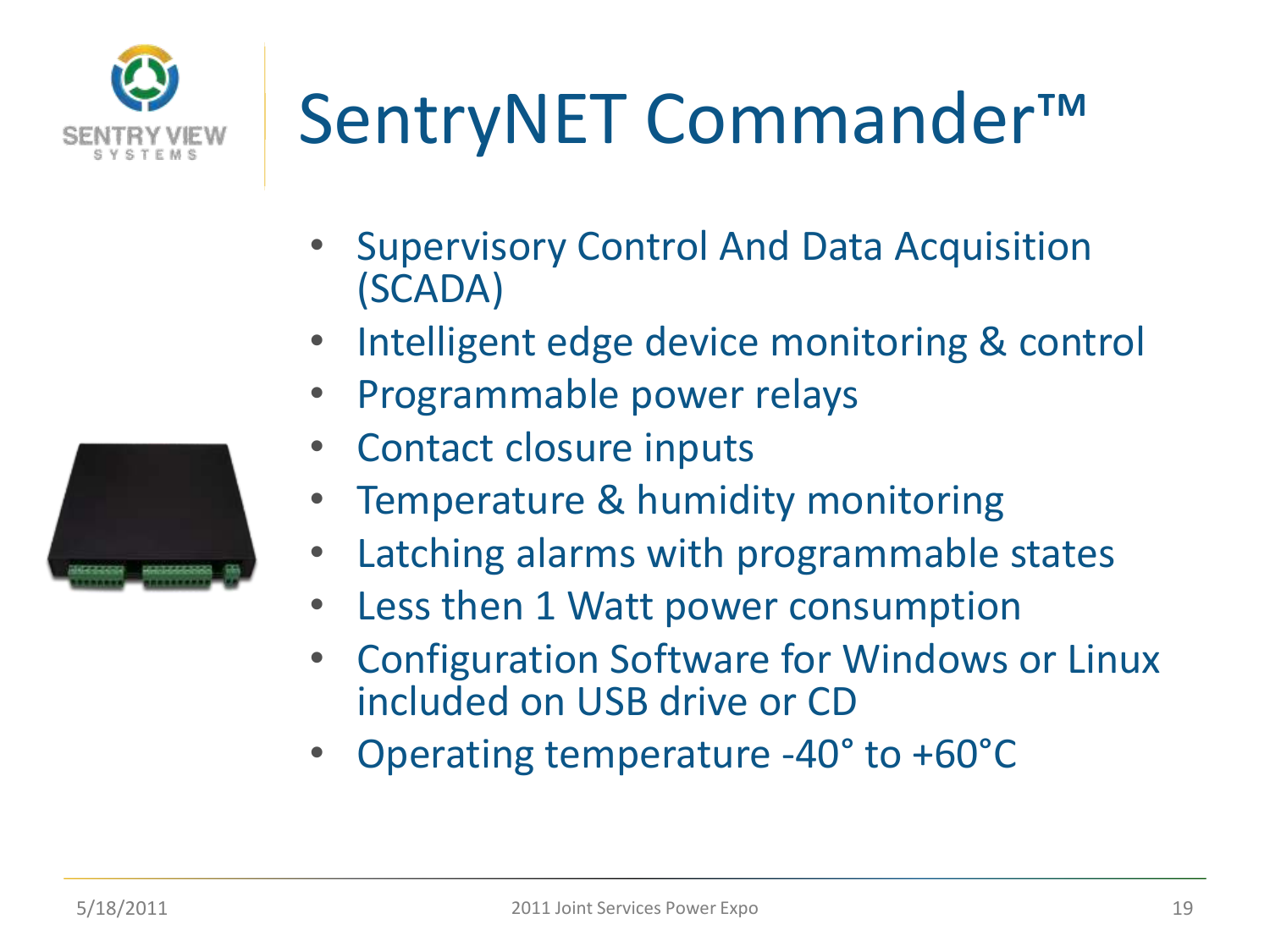

#### SentryNET Commander Pro™

- SCADA & temperature monitoring
- 10/100 network interface
- Web interface for configuration (no external software required)
- On-board data logging (SD card)
- **LCD readout**
- Real time clock (battery)
- Programmable power relays
- Analog inputs & contact closure inputs
- Latching alarms with programmable states
- Operating temp -40° to +60°C

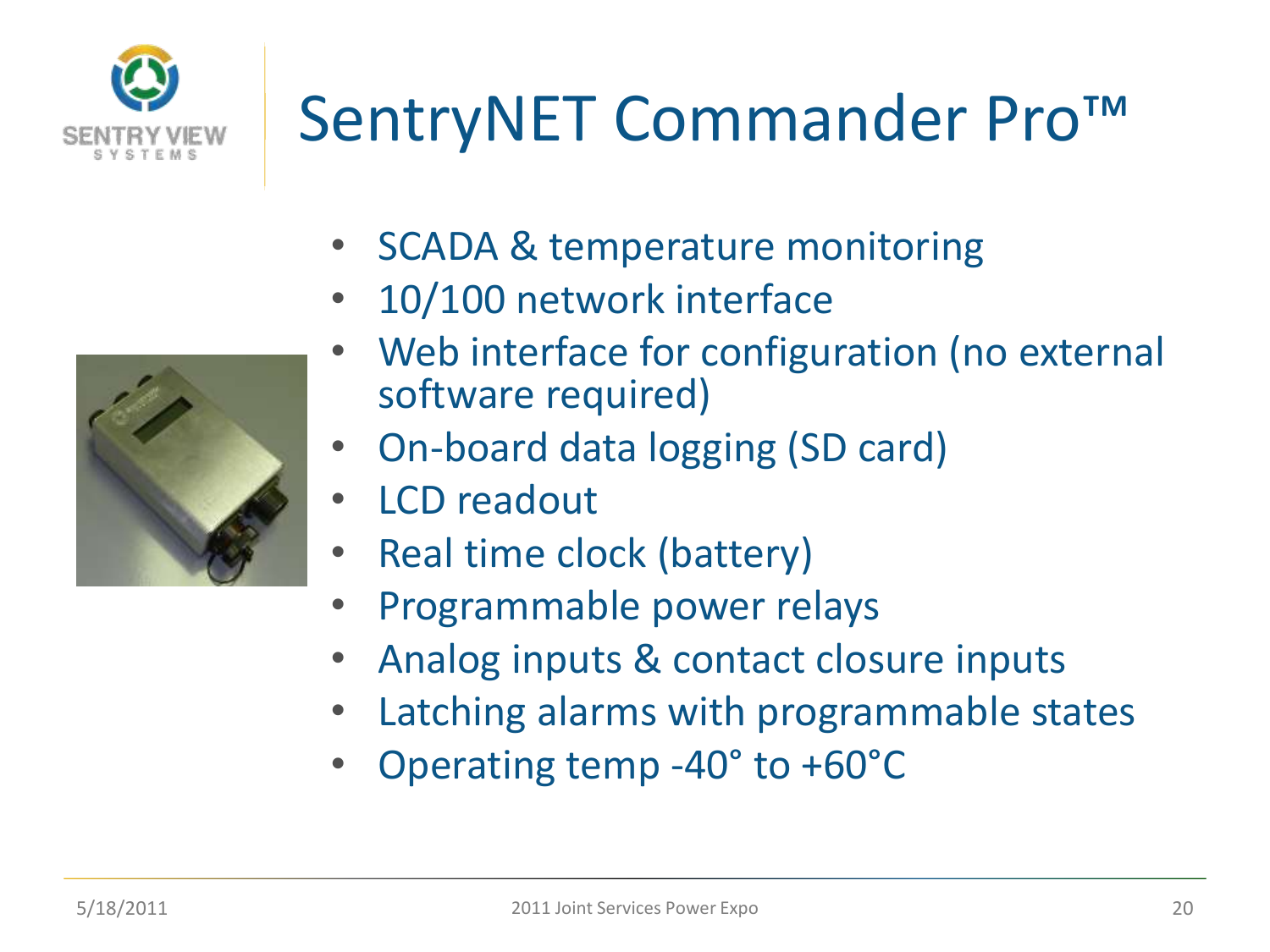



# SentryNET Commander Power Pro™

- All the features of Pro configuration
- Analog inputs
- Dual input AGM battery charge controlling (12vdc or 24vdc)
	- SentryPOWER PV input (solar)
	- SentryPOWER SVT input (wind)
	- LVD protection from battery deep discharge
	- Operating temp -40° to +60°C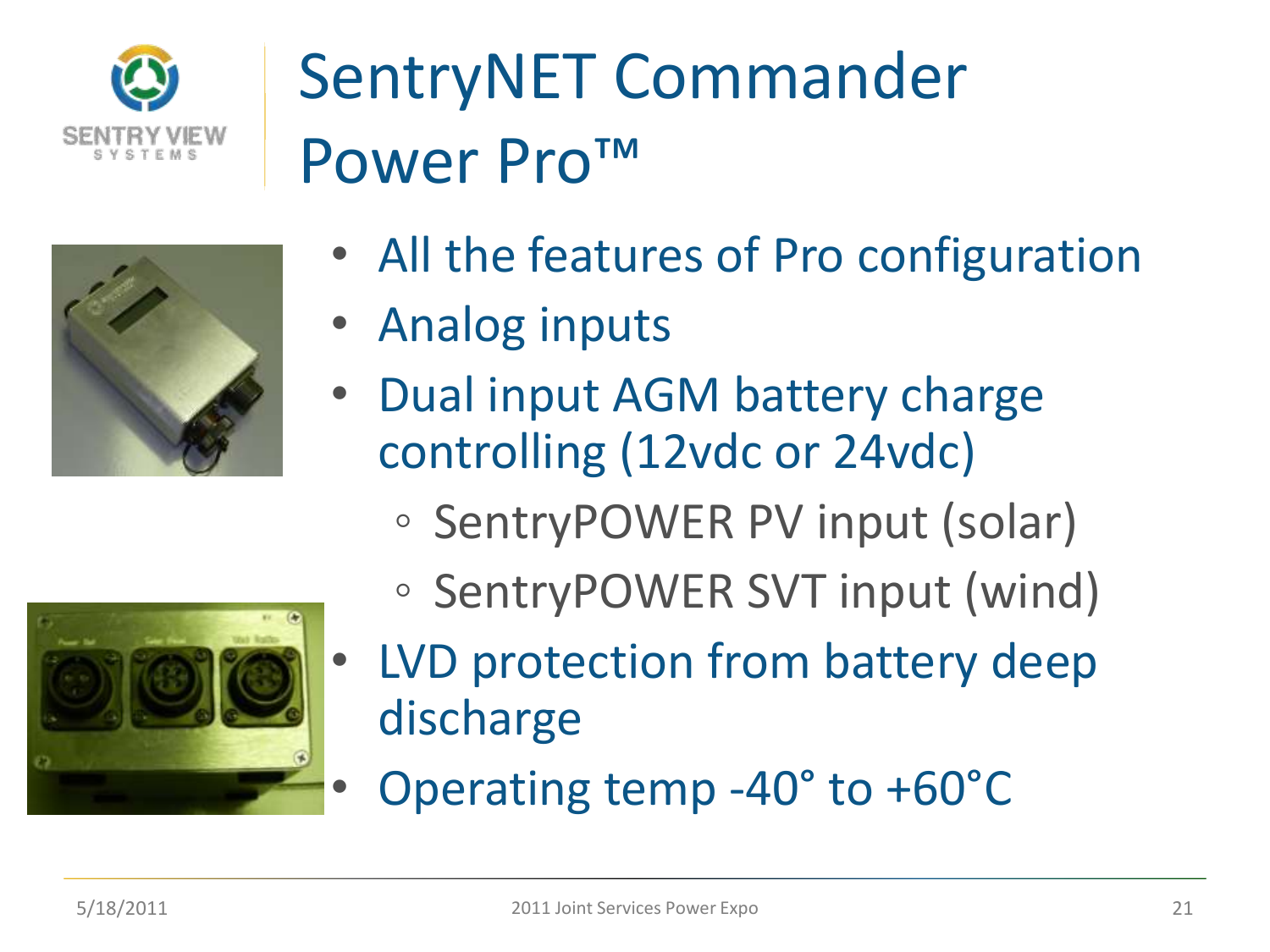

### SentryNET Commander Power Pro Plus™

- All the features of Power Pro configuration
- Triple input AGM battery charge controlling (12vdc or 24vdc)
	- SentryPOWER PV input (solar)
	- SentryPOWER SVT input (wind)
	- Grid or generator 120-240vac input
- LVD protection from battery deep discharge
- Operating temp -40° to +60°C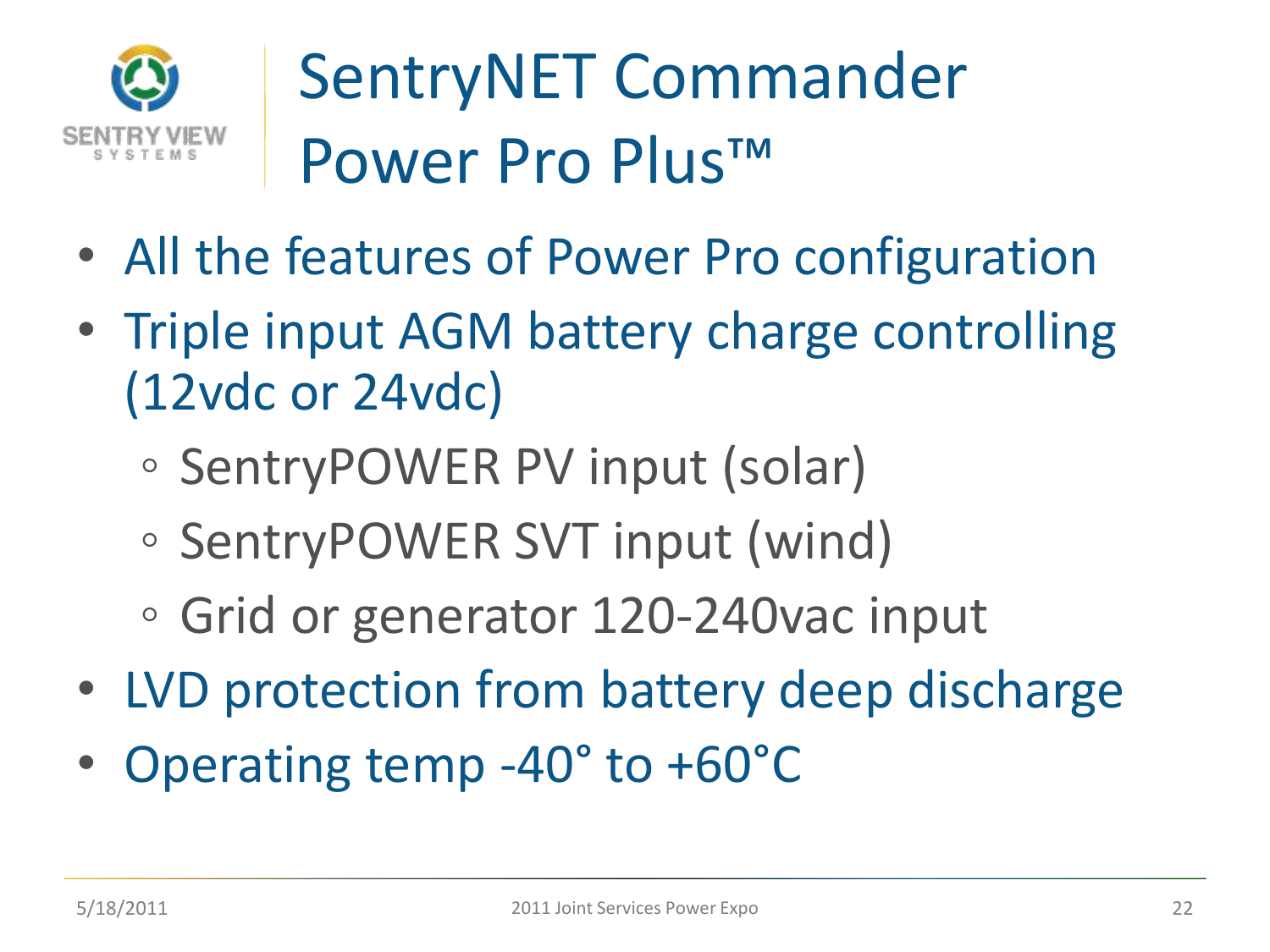

### SentryLITE™

| -<br>۰<br>۰ |
|-------------|
| ۹           |
|             |



- Long Life LED roadway luminaire
	- 50 Watt 120-240vac / 4350 lumen
	- 50 Watt 24vdc / 4350 lumen
	- 100 Watt 120-240vac / 5900 lumen
	- 150 Watt 120-240vac / 11800 lumen
- Dark Sky Compliant
- Drop in replacement for existing HID roadway lighting
- 60,000 hr. rated life (6.8 years)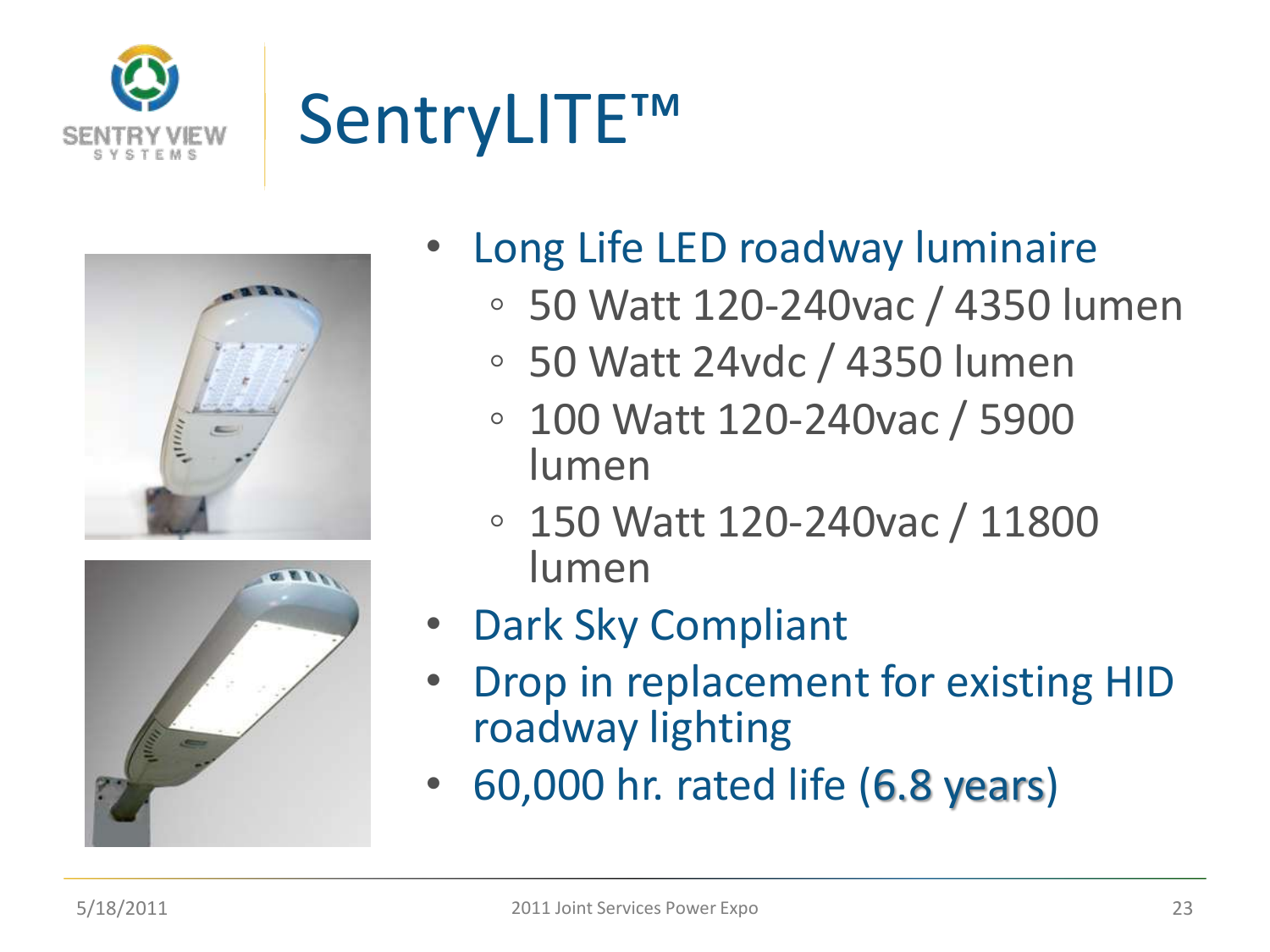

### SentryLITE™



- Optional Integrated SentryCAM™
	- Fixed mini-dome on SentryLITE™ housing
	- PTZ dome on light mount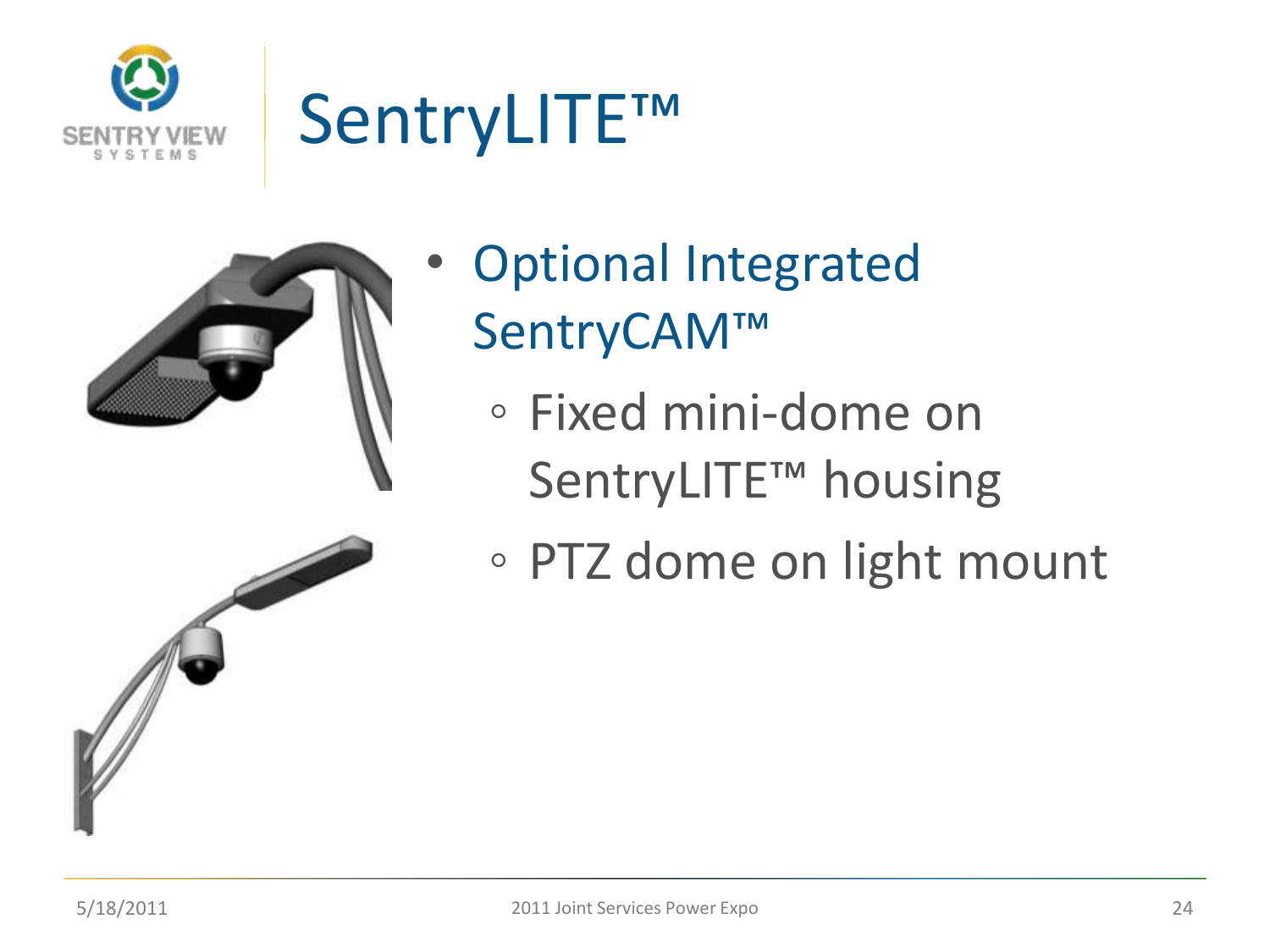

### Communications





- Wi-Fi, Wi-Max, Mesh
- Point-to-point, point-tomultipoint
- 4G, microwave
- SATCOM
- **Optical Fiber** 
	- LAN

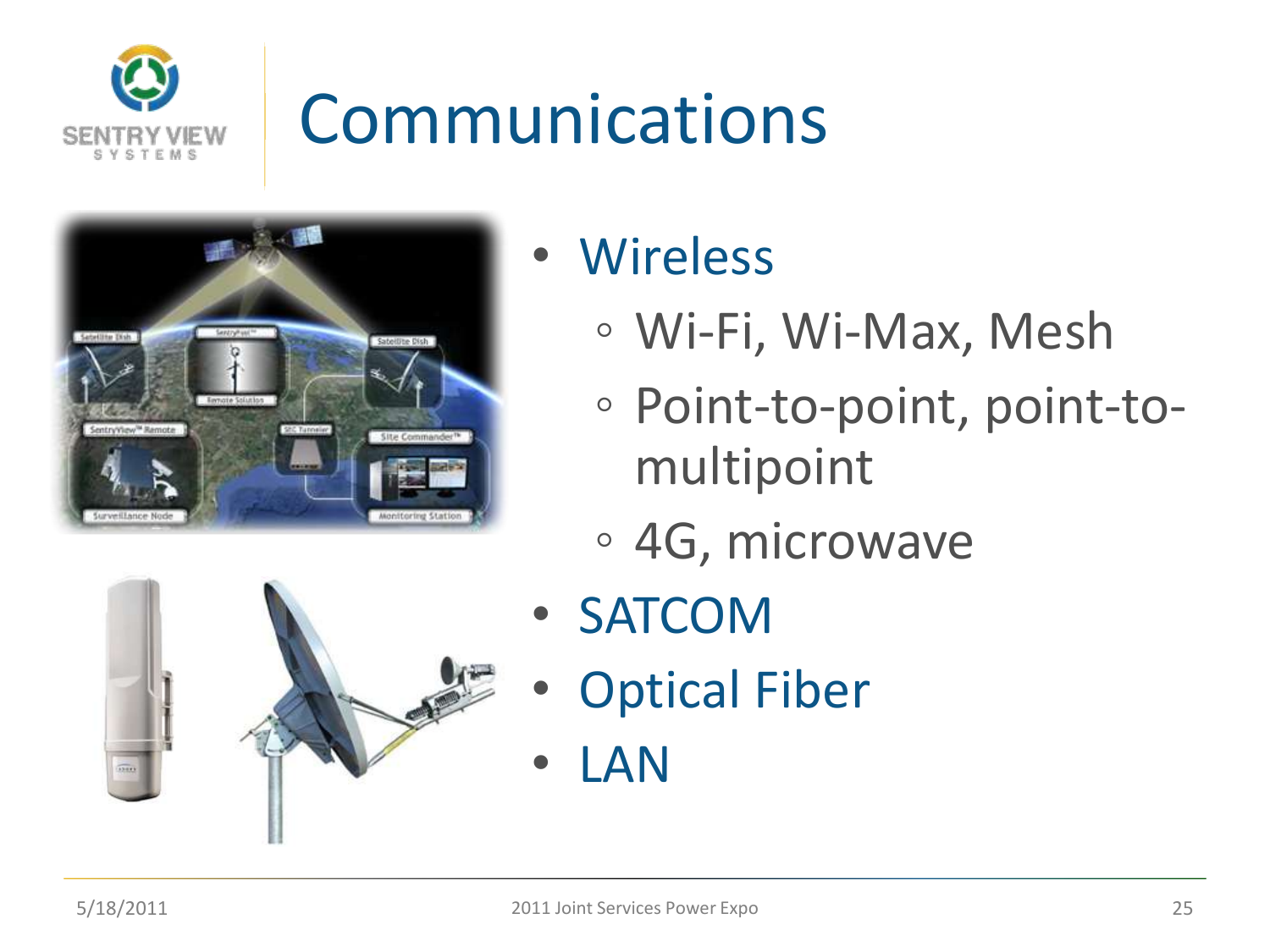

- Imagers
	- SentryCAM™
	- Thermal
	- NIR Illuminated



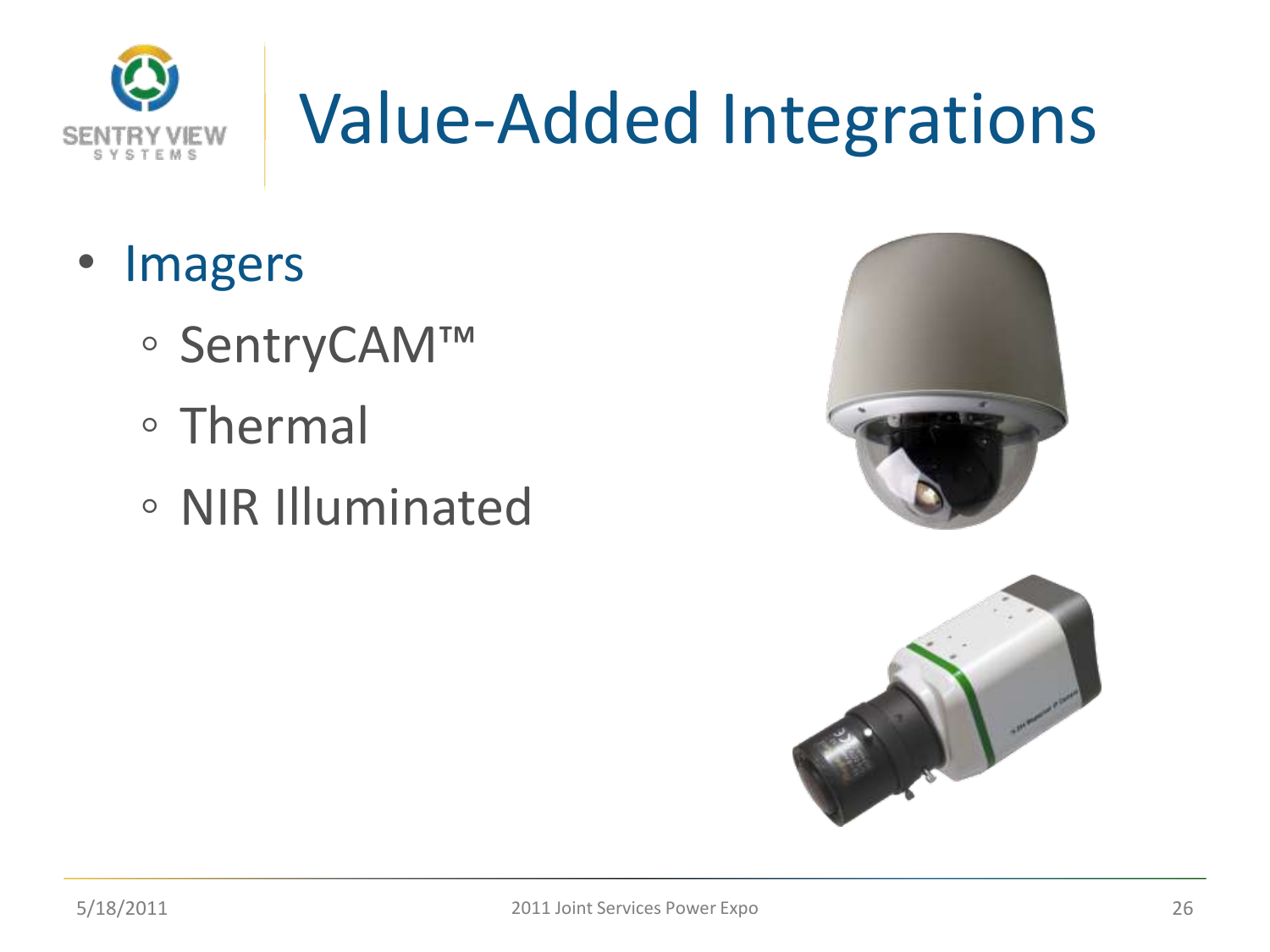

- **Imagers**
- Video Storage
	- SentryNET EdgeDVR™
	- SentryNET Central NVR™

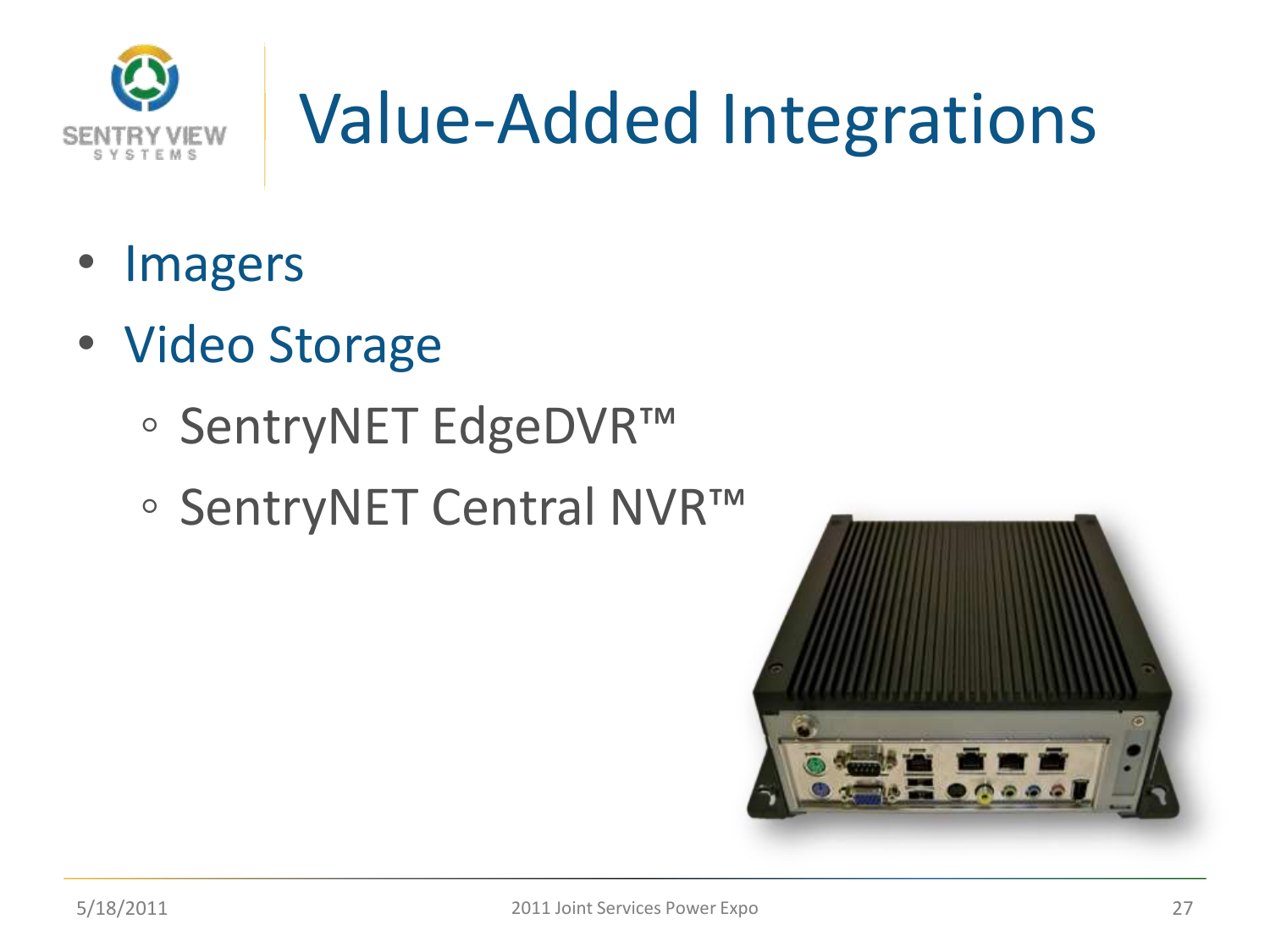

- **Imagers**
- Video Storage
- SentryNET SightCommander™



- Video Management System
- Situational Awareness Enhancement
- Custom Application Development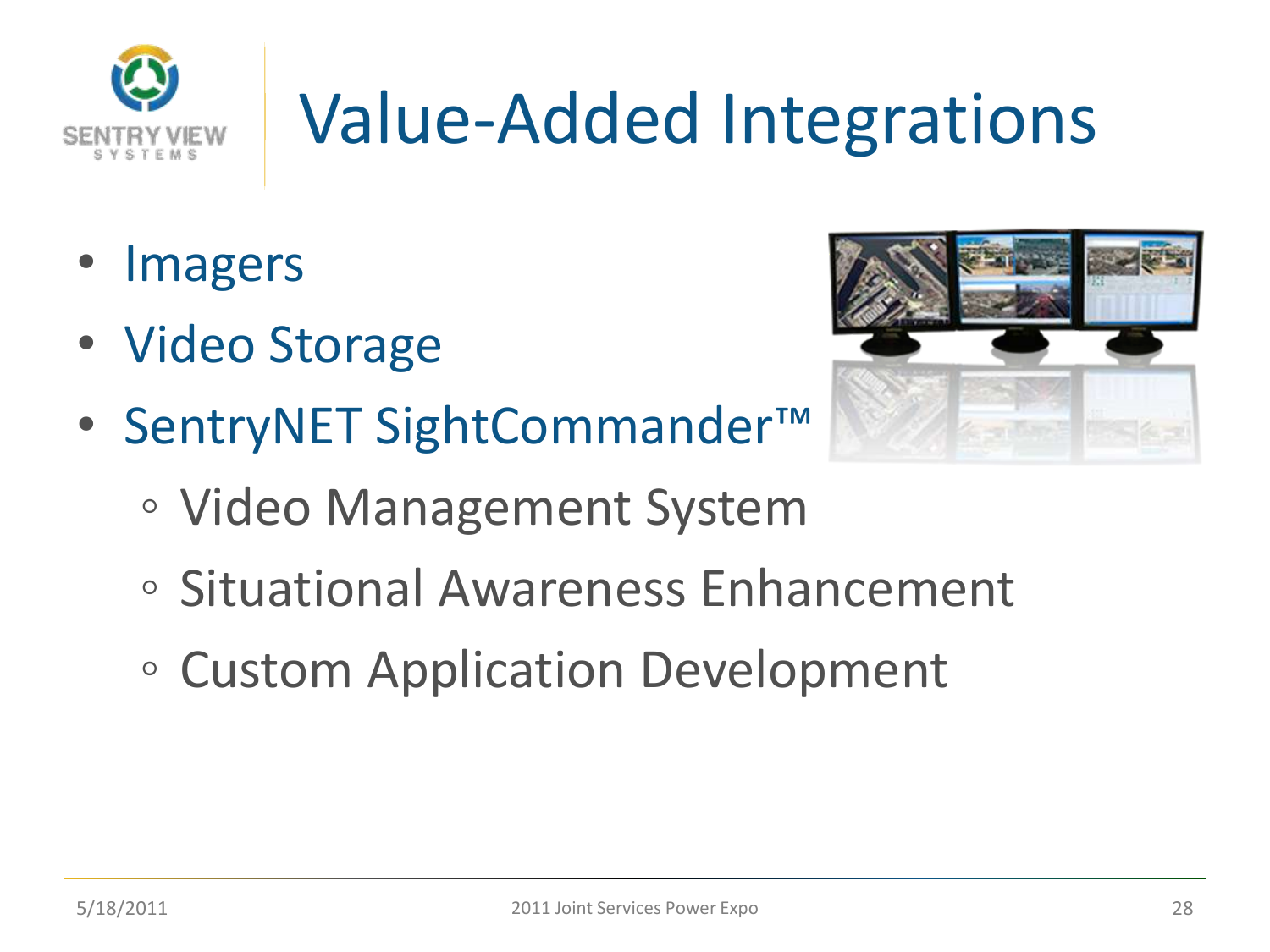

- **Imagers**
- Video Storage
- SentryNET SightCommander™
- Intrusion Detection
	- Buried Fiber Sensor
	- Laser Trip Wire
	- FMCW & Doppler ground based radar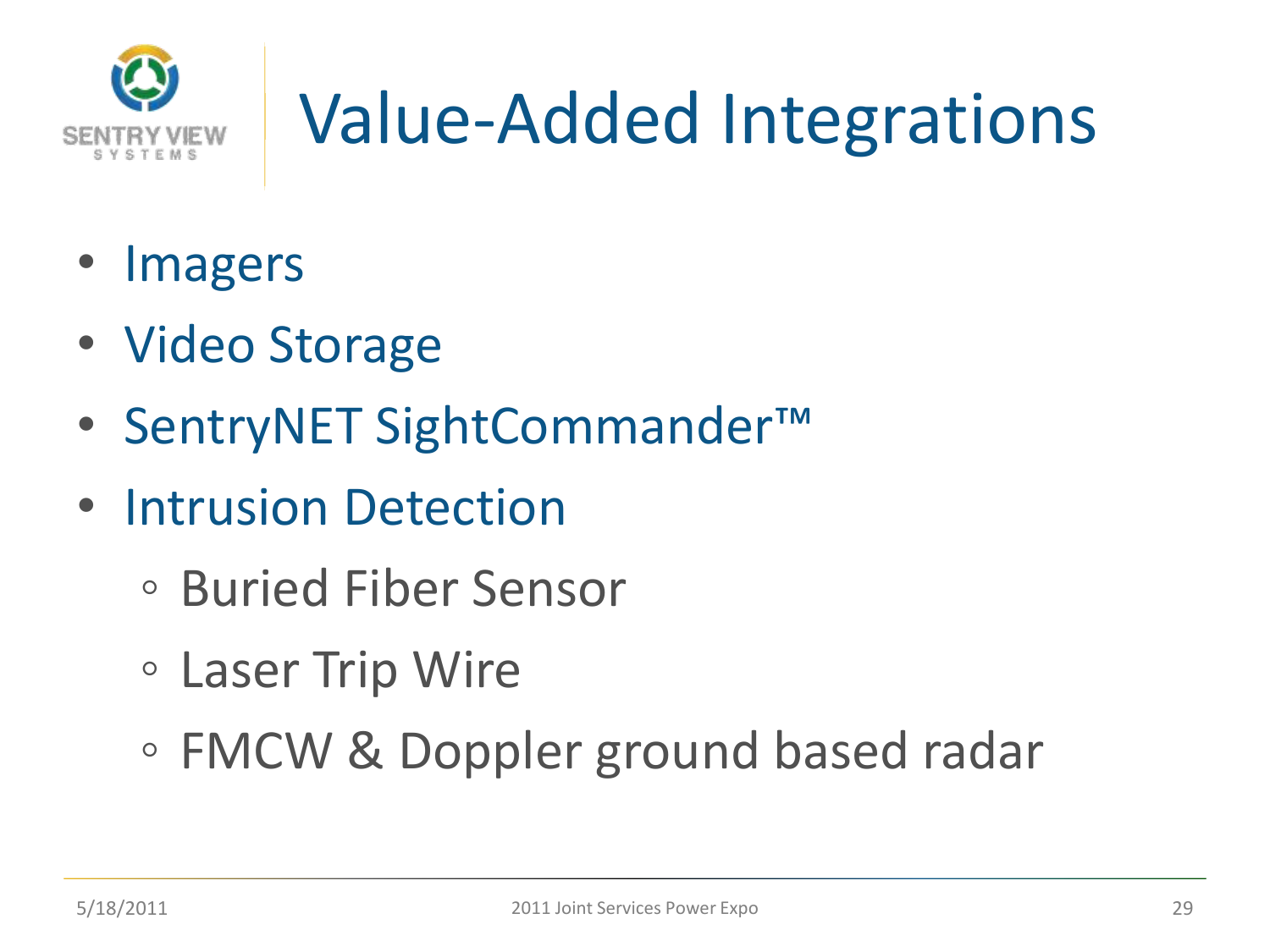

- **Imagers**
- Video Storage
- SentryNET SightCommander™
- Intrusion Detection
- Hostile Fire Detection
	- Optical sensor for rapid detection and heading awareness
	- Weapons identification capability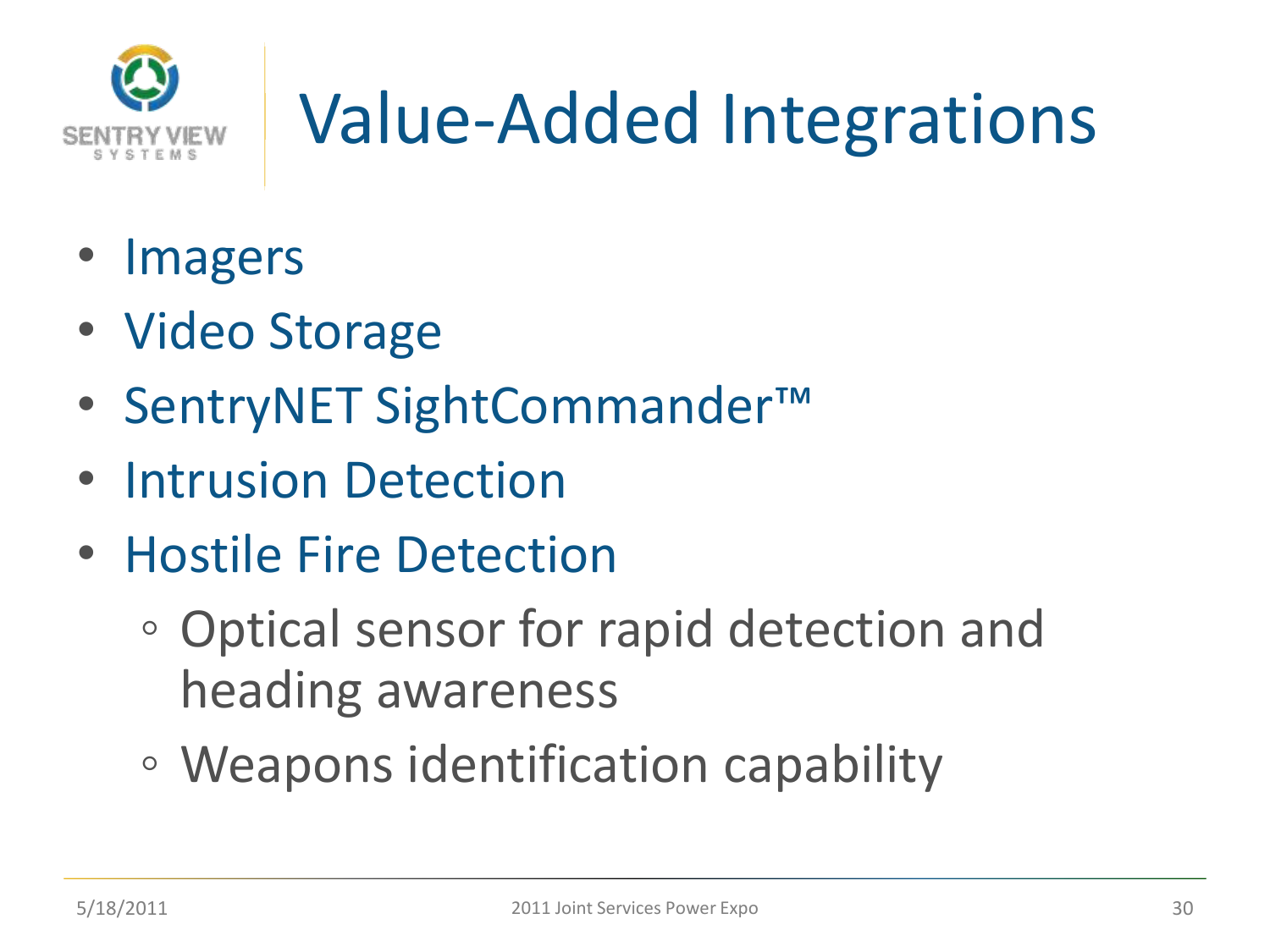

#### **SENTRY VIEW** SYSTEMS

#### PROTECTION │ SURVEILLANCE │ SECURITY │ PRESERVATION Security, Surveillance, Communications & Lighting Solutions

About Us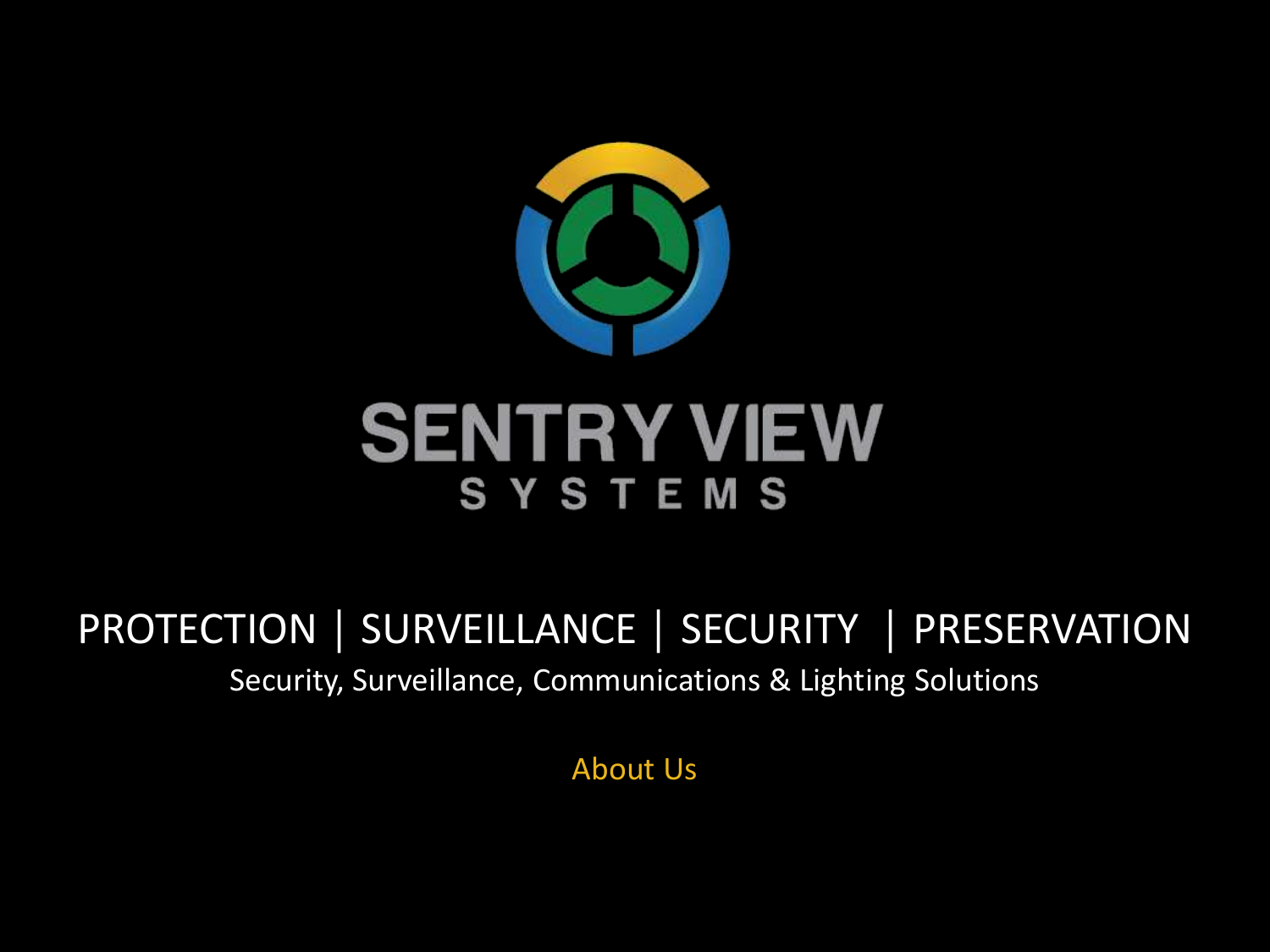

About Us

- Established in 2000
- Secure, Remote Communications
	- 10 year contract for secure DoD wireless communications platform
	- Teleport in Baghdad
	- Developed SATCOM network in Kosovo
	- Developed NATO SATCOM stations in Angola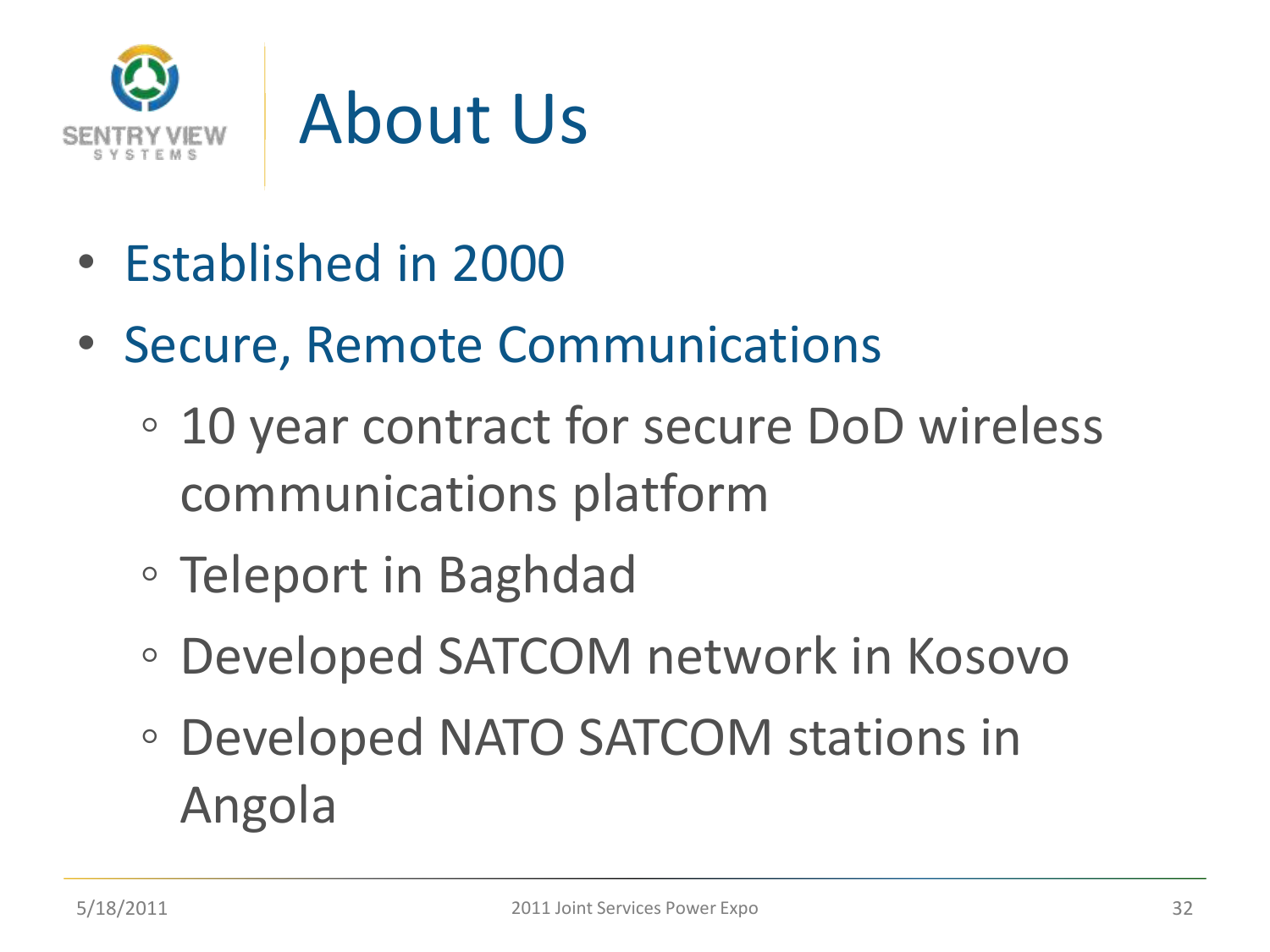



- Deployed Remote Surveillance
	- SentryNODE™
		- **.** 450 installations at high priority DoD sites
		- Commendation received for 100% on time deliveries
		- **Current backlog for >150 units**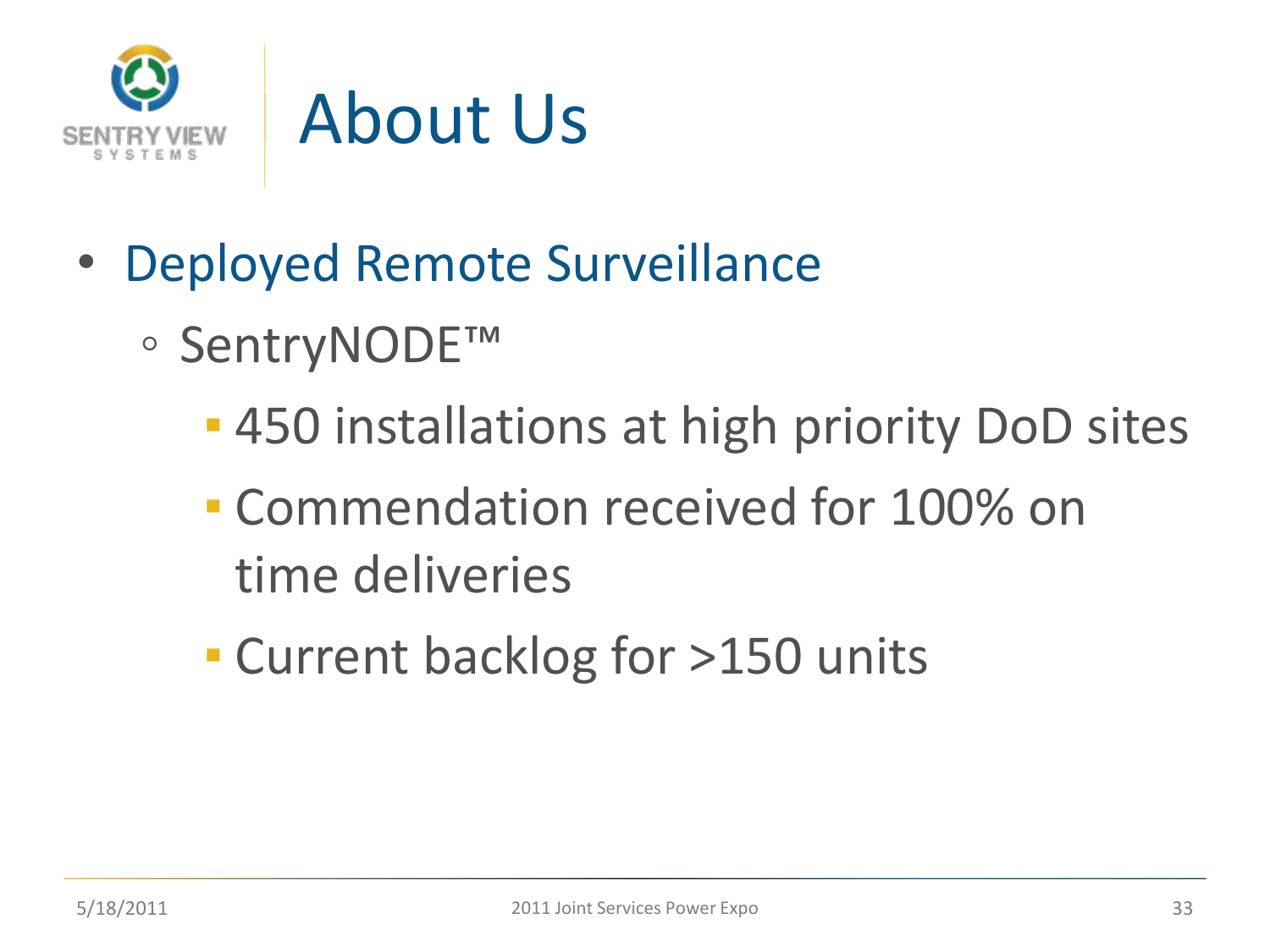



- Deployed Remote Surveillance
	- SentryNODE™
	- SentryNET Commander™
		- **Over 150 units deployed**
		- **DoD and border surveillance applications**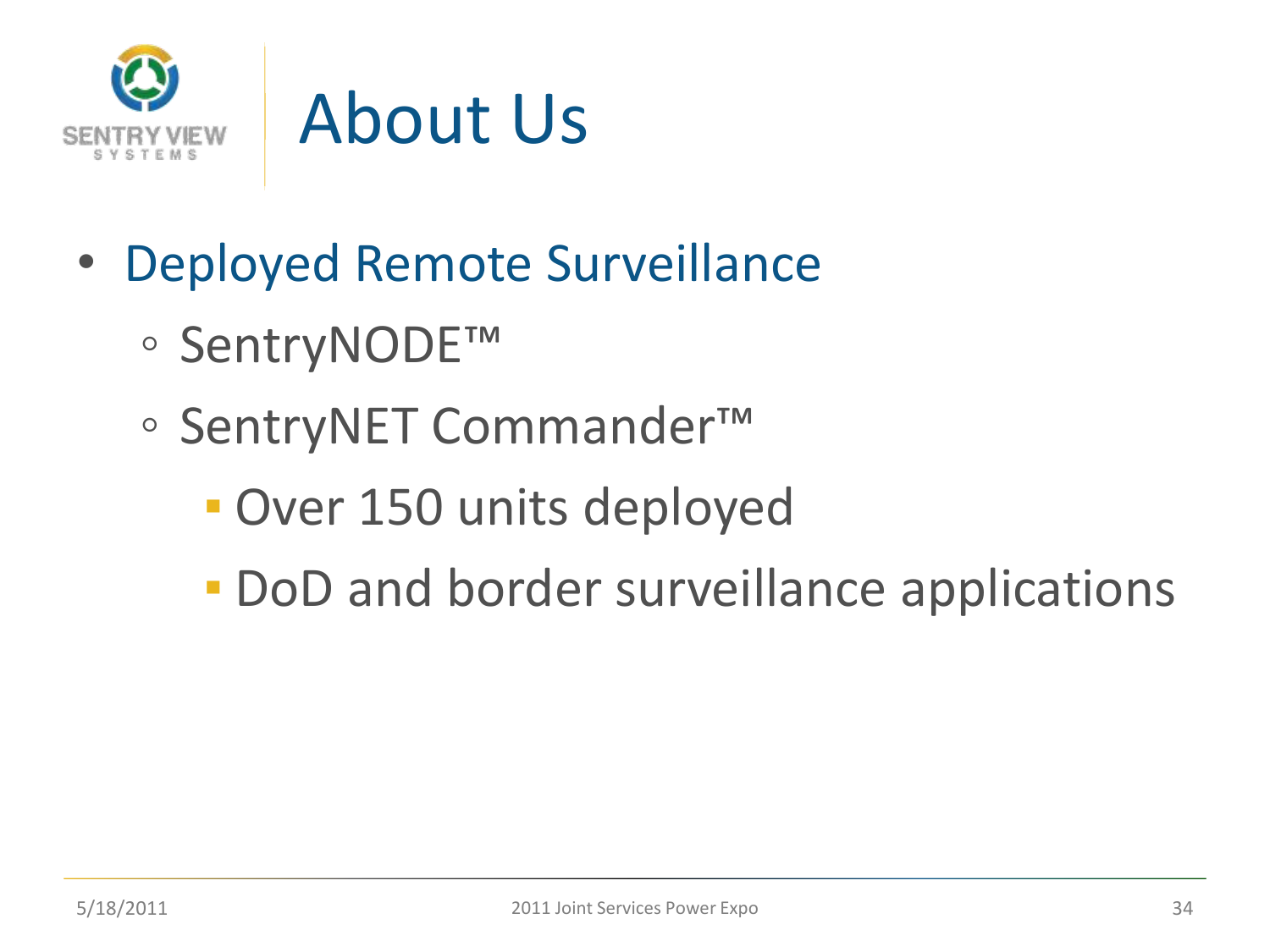



- Deployed Remote Surveillance
	- SentryNODE™
	- SentryNET Commander™
	- SightCommander™
		- More than 50 DoD deployments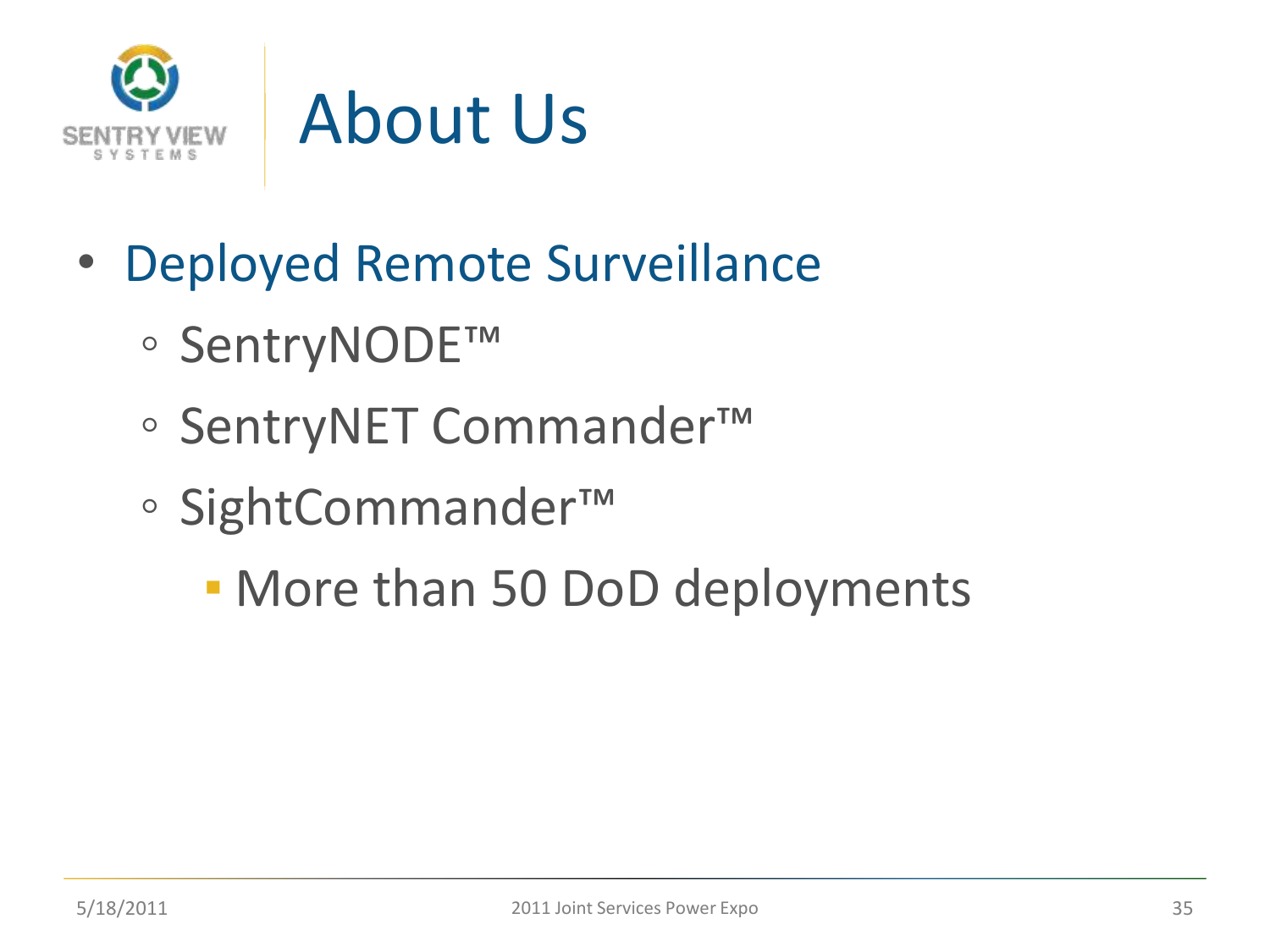



- Deployed Remote Surveillance
	- SentryNODE™
	- SentryNET Commander™
	- SightCommander™
	- SentryPOWER™
		- **Deployed on US/Mexico border**
		- **100s of international deployments**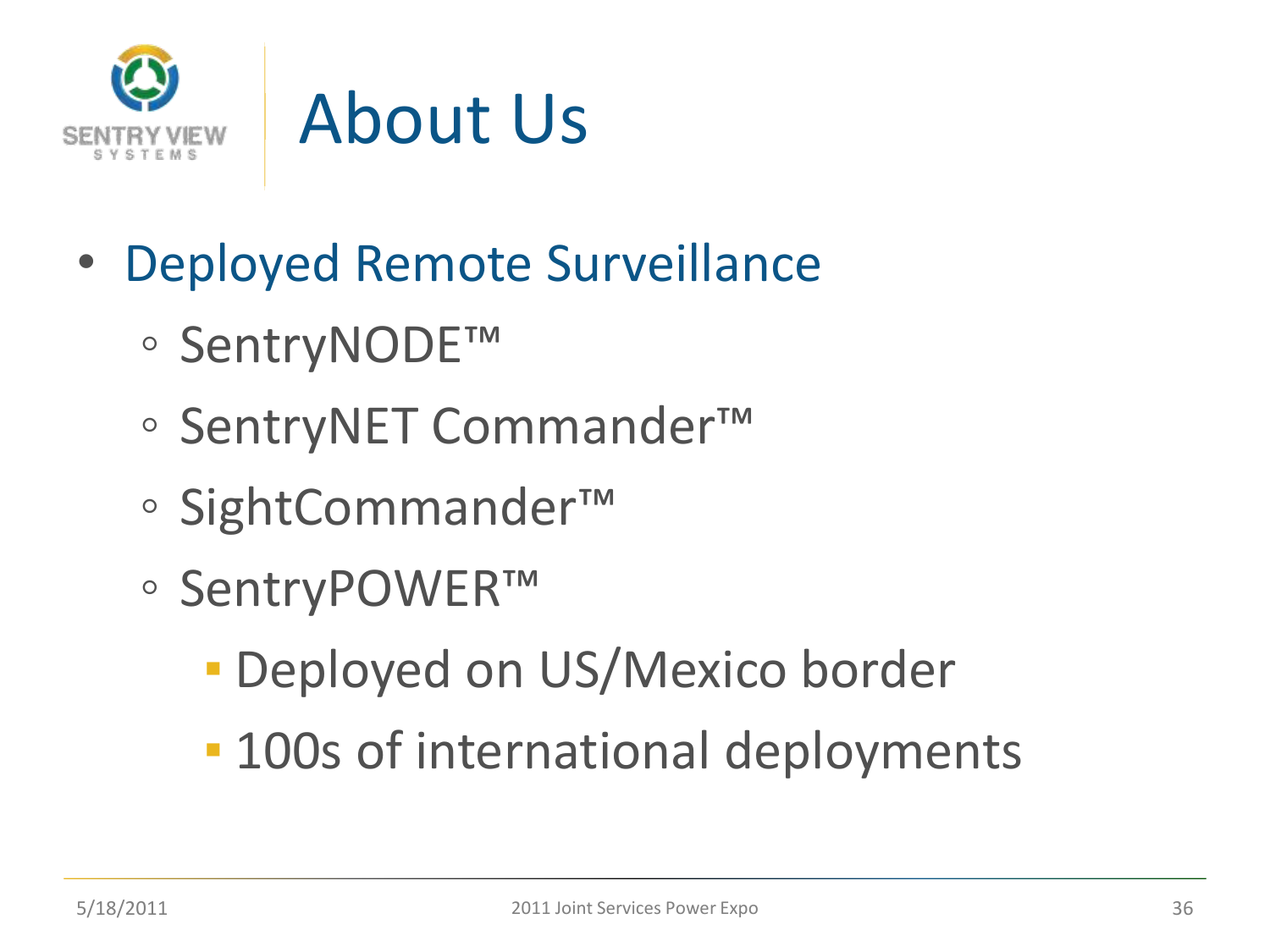



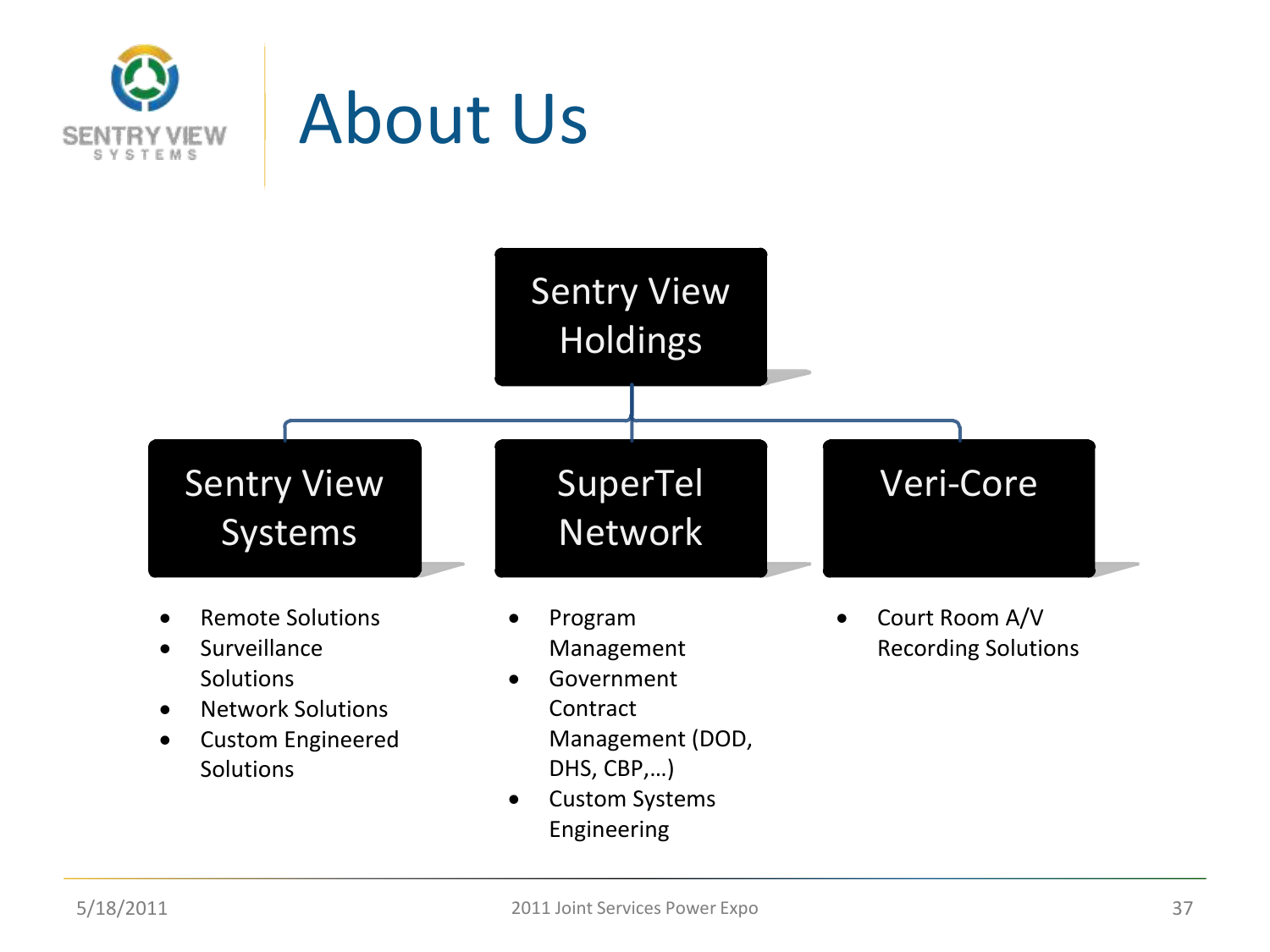

#### Our Mission

#### **Protection**

#### Surveillance

#### **Security**

#### Preservation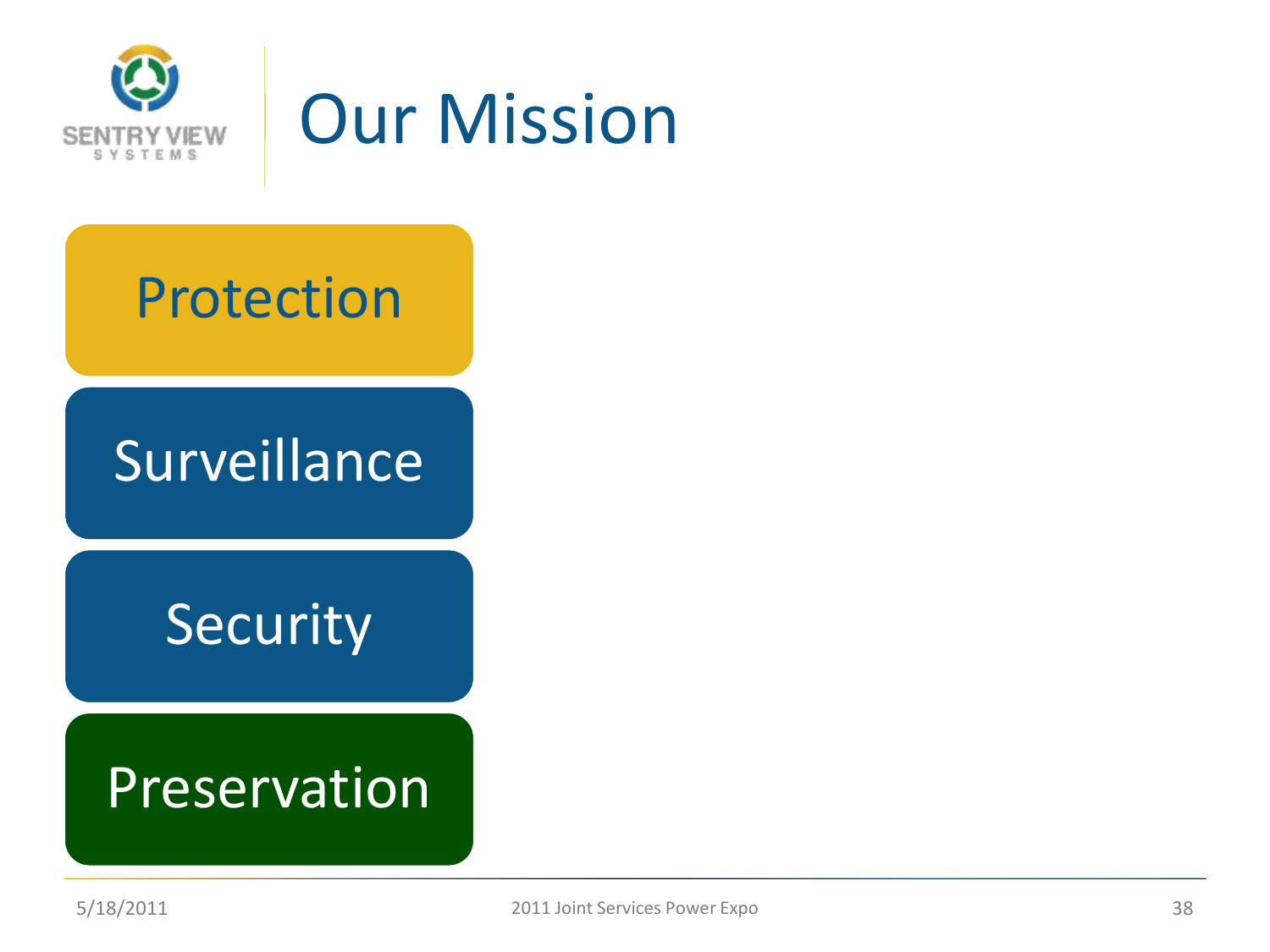



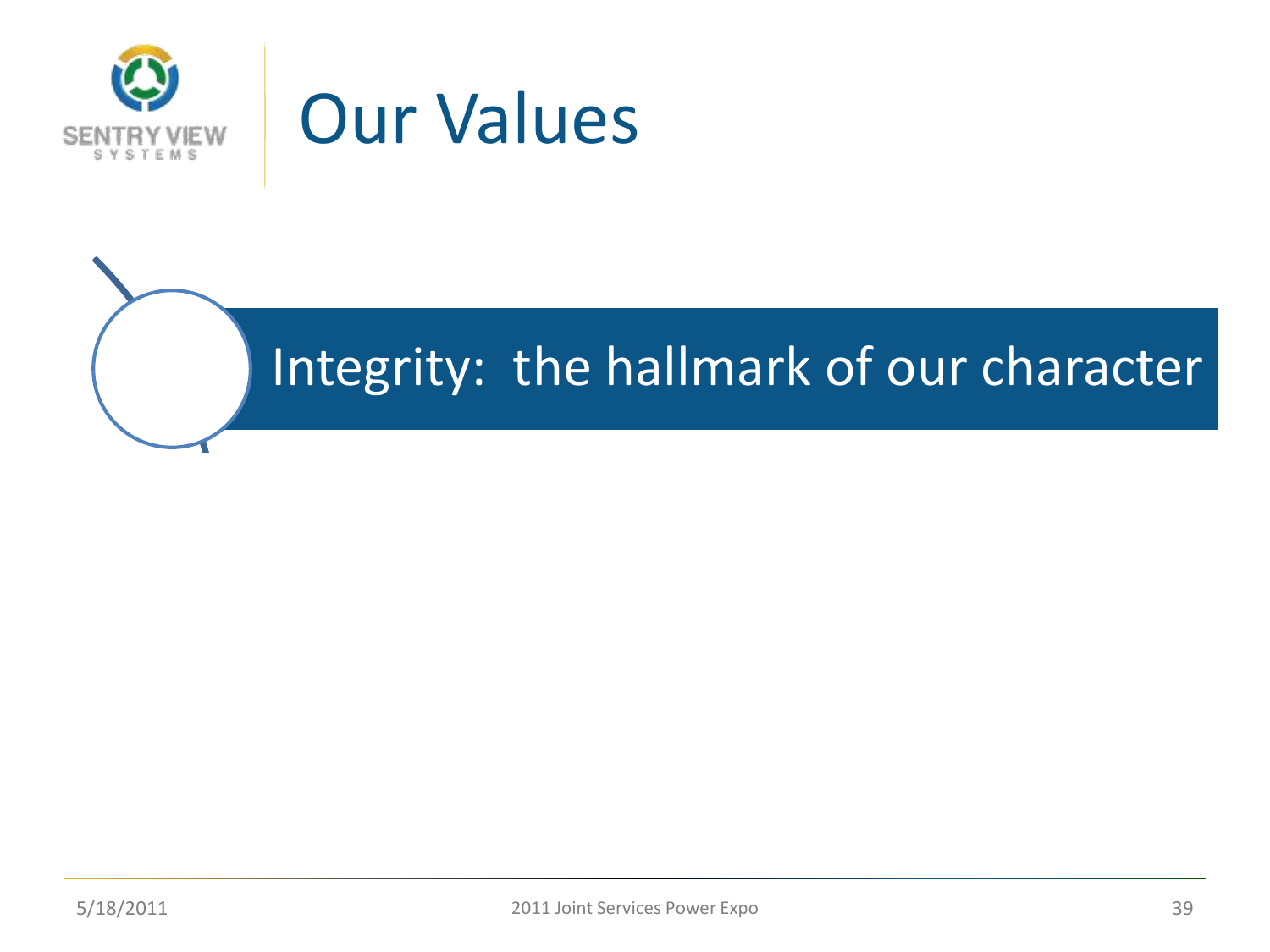

#### Pyramid of Value

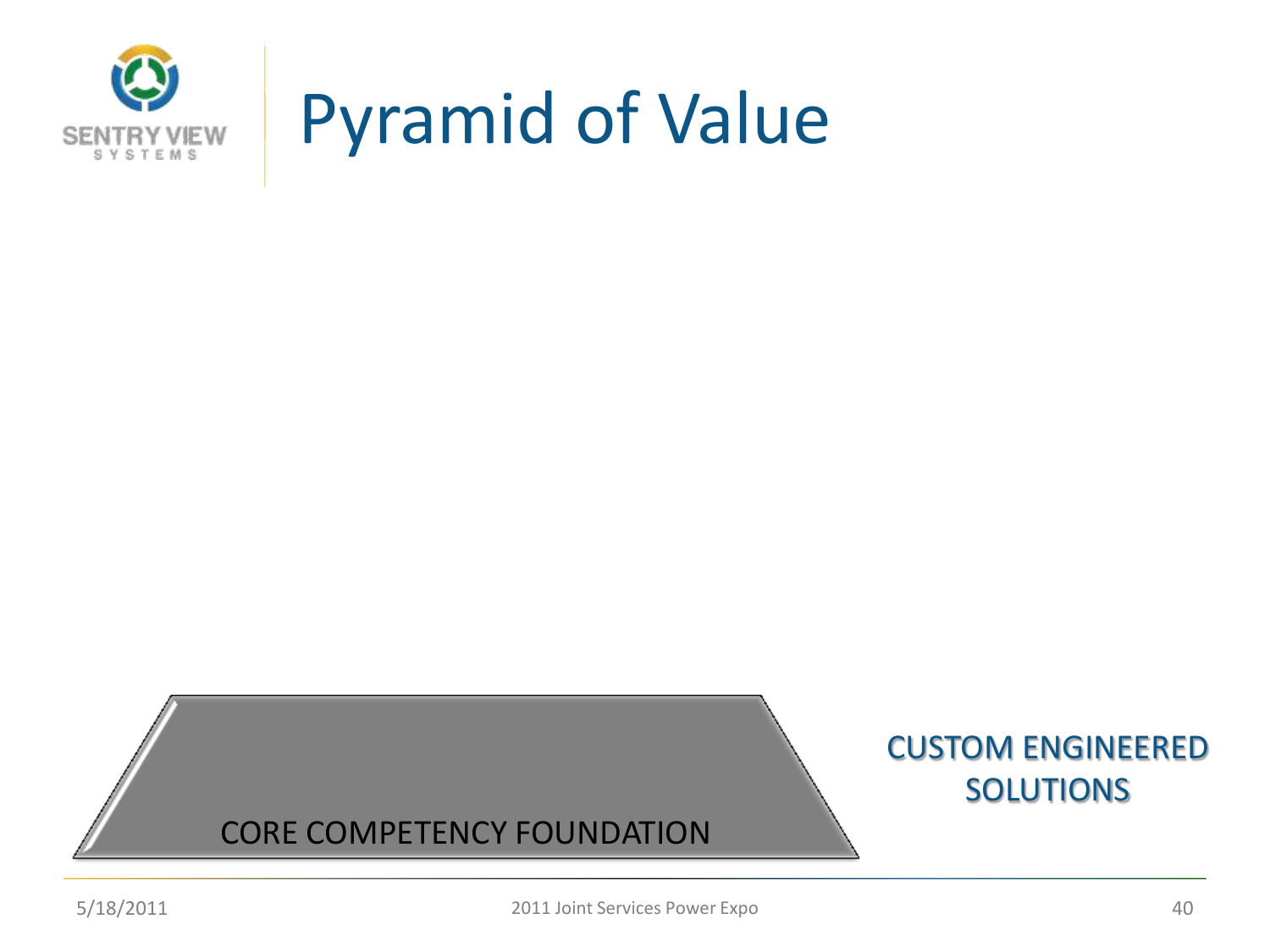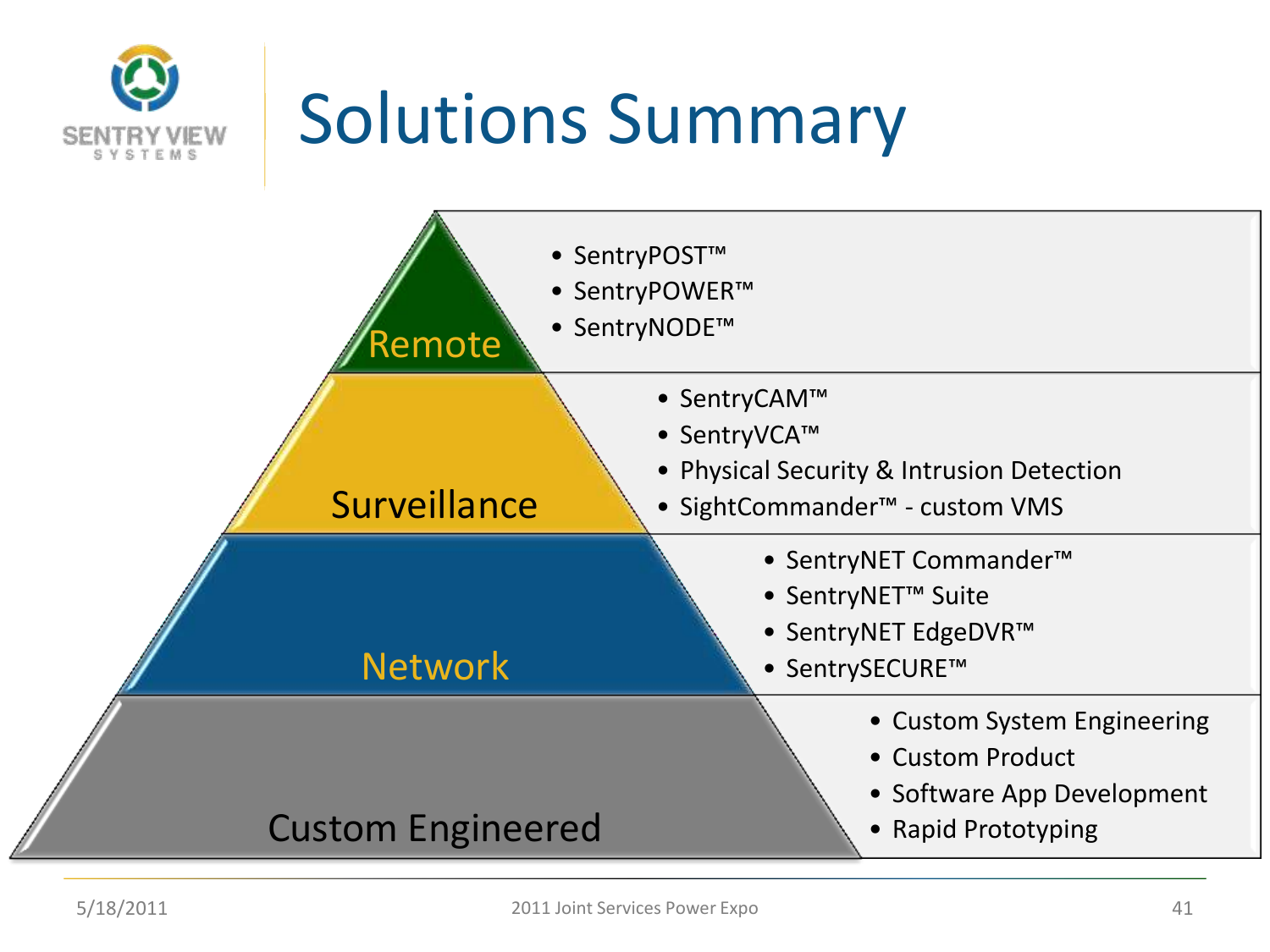

# Solutions Summary